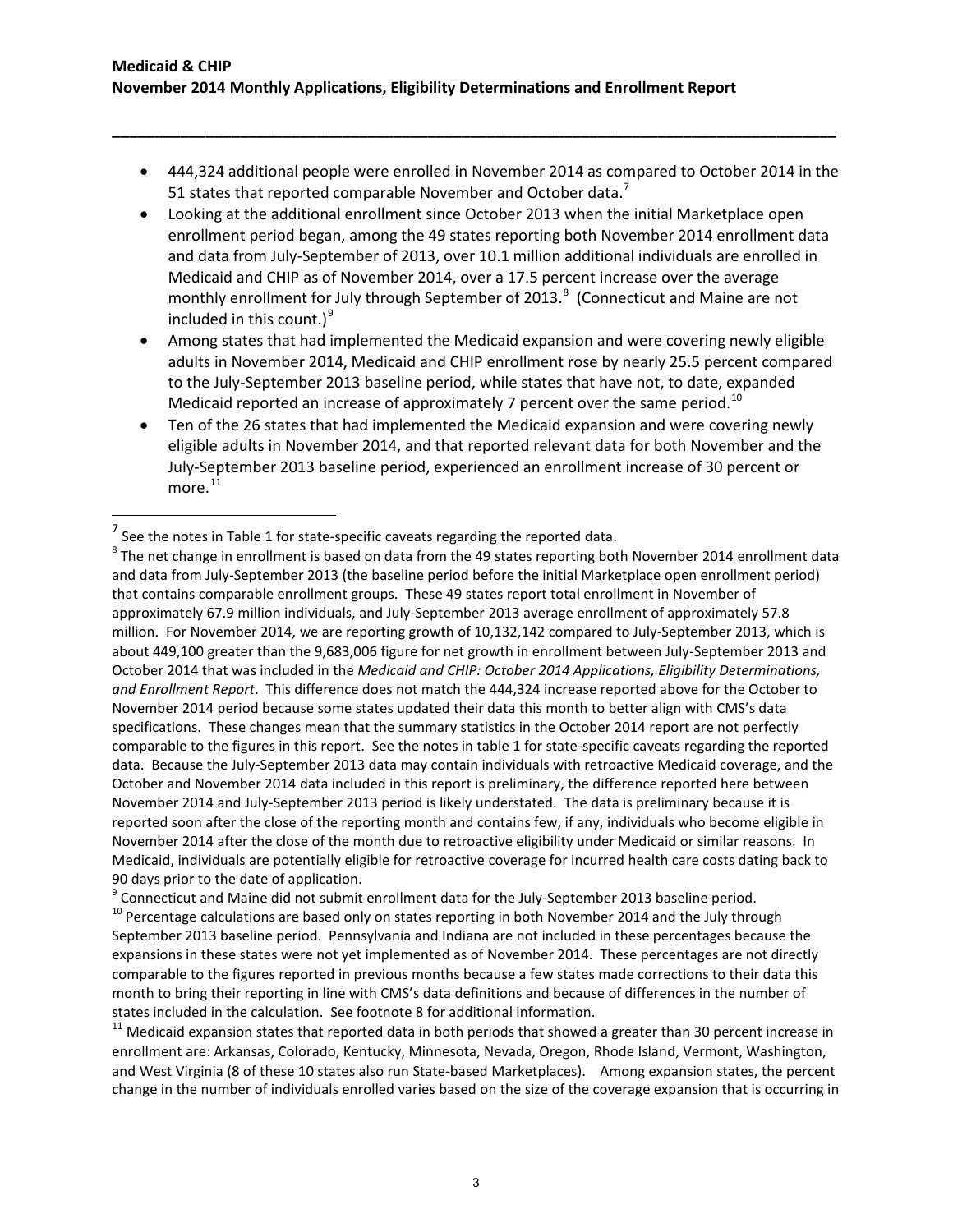• These enrollment counts are in addition to the enrollment increases from the nearly 950,000 individuals who gained coverage as a result of the Affordable Care Act before open enrollment began.<sup>12</sup> Seven states implemented an "early option" to expand Medicaid coverage to adults with incomes up to 133 percent of the FPL between April 1, 2010 and January 1, 2014, using new state plan authority provided by the Affordable Care Act or a demonstration under section 1115 of the Social Security Act building upon that authority.<sup>[13](#page-3-1)</sup>

**\_\_\_\_\_\_\_\_\_\_\_\_\_\_\_\_\_\_\_\_\_\_\_\_\_\_\_\_\_\_\_\_\_\_\_\_\_\_\_\_\_\_\_\_\_\_\_\_\_\_\_\_\_\_\_\_\_\_\_\_\_\_\_\_\_\_\_\_\_\_\_\_\_\_\_\_\_\_\_\_\_\_\_\_\_**

It is important to note that, as with previous reports, multiple factors contribute to the change in enrollment between November 2014 and the July-September 2013 baseline period, including but not limited to changes attributable to the Affordable Care Act. The enrollment numbers included in this report understate total Medicaid and CHIP enrollment because the data is preliminary. The preliminary data, which is submitted approximately a week after the close of the reporting period, generally does not include Medicaid and CHIP eligible individuals who applied in November and whose application will be fully processed after November 30<sup>th</sup>; these individuals will be enrolled effective back to at least the date of application or the first of the month and we note that those enrollments are not reflected in this preliminary data. Similarly, the preliminary data does not likely include individuals who had medical expenses in November 2014, applied for Medicaid in a later month, and qualify for retroactive Medicaid coverage in November 20[14](#page-3-2).<sup>14</sup> Updated enrollment data for past months, which is updated one month after the close of the reporting period, is available on the Medicaid and CHIP Application, Eligibility Determination, and Enrollment Data page on Medicaid.gov.<sup>[15](#page-3-3)</sup>

2014. States that previously offered comprehensive coverage to many adults with incomes under 133 percent of the FPL will likely see a smaller percent increase than those who previously offered only coverage for very lowincome parents. Additionally, in most states that provided Medicaid coverage to adults with incomes above 133 percent of the FPL prior to 2014, those individuals are no longer eligible for or enrolled in Medicaid and instead may be eligible to purchase qualified health plan coverage through the Marketplace, and may be eligible for advanced payments of premium tax credits and cost-sharing reductions; this change will reduce their overall Medicaid enrollment. Pennsylvania and Indiana are not included in the count of expansion states because their

<span id="page-3-0"></span>Medicaid expansions were not yet implemented as of November 2014.<br><sup>12</sup> Enrollment data for California, Colorado, the District of Columbia, Minnesota, and New Jersey was reported to CMS by the state and is from the end of 2013. Data for Connecticut and Washington is from 2012 (Source: Sommers, B. D., Arntson, E., Kenney, G. M., et al., "Lesson from Early Medicaid Expansions under Health Reform: Interviews with Medicaid Officials", *Medicare & Medicaid Research Review*, 2013: Volume 3, number 4

l

<span id="page-3-1"></span>[<sup>\(</sup>http://www.cms.gov/mmrr/Downloads/MMRR2013\\_003\\_04\\_a02.pdf\)](http://www.cms.gov/mmrr/Downloads/MMRR2013_003_04_a02.pdf).<br><sup>13</sup> Connecticut, the District of Columbia, Minnesota utilized state plan authority, while California, Colorado, New Jersey, and Washington provided the coverage through Medicaid demonstration authority under section 1115 of the Social Security Act. For more information about this "early option," please see *[Medicaid and CHIP: March 2014](http://www.medicaid.gov/medicaid-chip-program-information/program-information/downloads/march-2014-enrollment-report.pdf)*  Monthly Applications, Eligibility Determinations, and Enrollment Report (May 1, 2014).<br>
<sup>14</sup> See footnote 8 for additional information on retroactive eligibility.<br>
<sup>15</sup> The updated data available on Medicaid.gov is not di

<span id="page-3-2"></span>

<span id="page-3-3"></span>report because it contains retroactive enrollment and individuals who applied during the reporting period but were determined eligible after the close of the reporting period.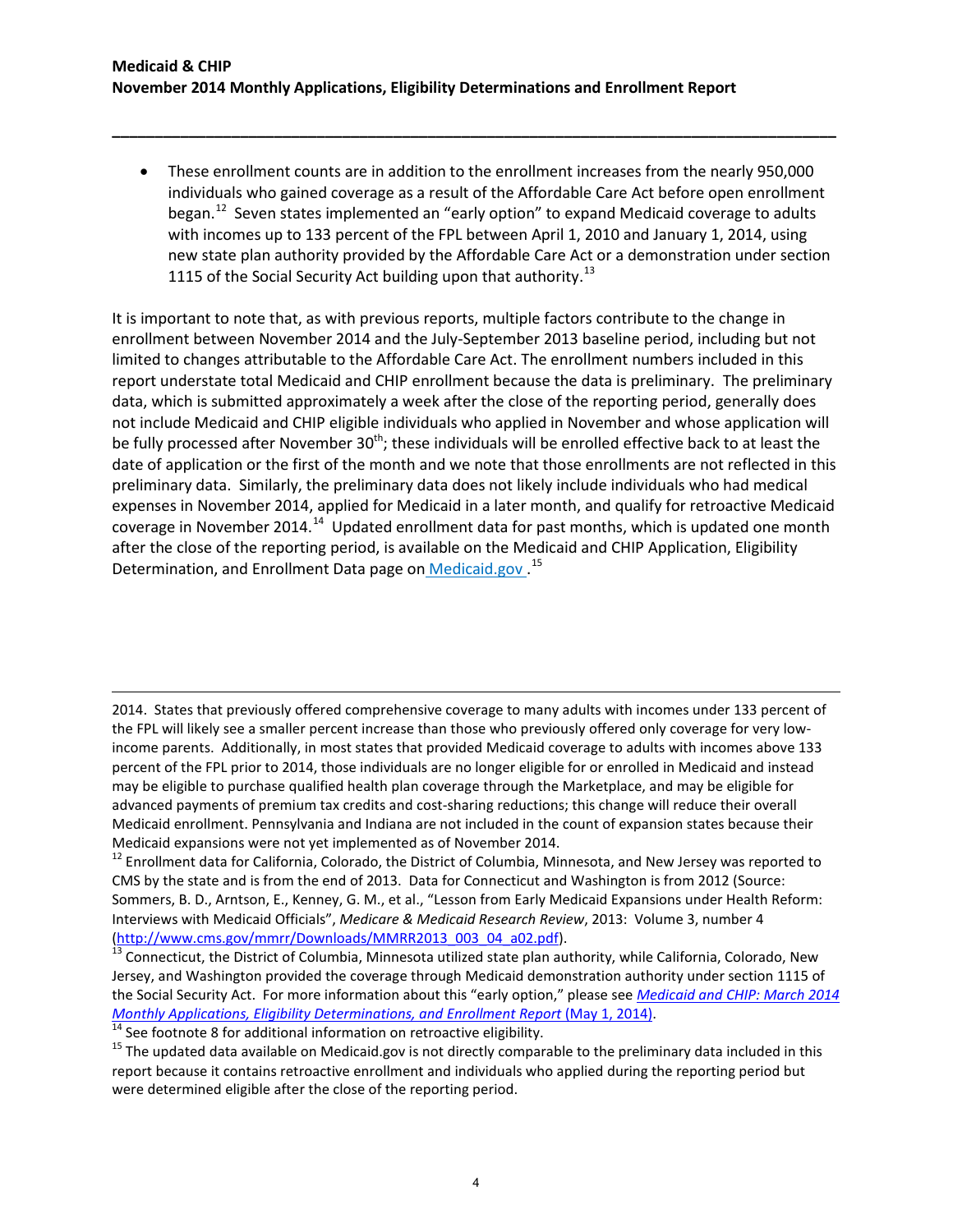# **Child Enrollment**

l

| Total Medicaid and CHIP child enrollment in the                 |            |
|-----------------------------------------------------------------|------------|
| <sup>1</sup> 45 states reporting in November 2014 <sup>16</sup> | 28.881.515 |

**\_\_\_\_\_\_\_\_\_\_\_\_\_\_\_\_\_\_\_\_\_\_\_\_\_\_\_\_\_\_\_\_\_\_\_\_\_\_\_\_\_\_\_\_\_\_\_\_\_\_\_\_\_\_\_\_\_\_\_\_\_\_\_\_\_\_\_\_\_\_\_\_\_\_\_\_\_\_\_\_\_\_\_\_\_**

As in prior months, we are also reporting separately on the total number of individuals enrolled in CHIP and children enrolled in Medicaid for those states that are reporting the relevant data for each month in  $2014.<sup>17</sup>$  This data appears in Table 2.

- In the 45 states that reported relevant data for the month of November, approximately 28.9 million individuals are enrolled in CHIP or are children enrolled in the Medicaid program.
- Based on the November 2014 data, children enrolled in the Medicaid program and individuals enrolled in CHIP make up approximately 54 percent of total Medicaid and CHIP program enrollment.

It is important to note that all states had already expanded coverage for children in Medicaid and/or CHIP prior to implementation of the Affordable Care Act.<sup>[18](#page-4-2)</sup>

<span id="page-4-0"></span> $16$  See the notes in Table 2 for state-specific caveats regarding the reported data. This figure includes children enrolled in the Medicaid program and the total enrollment for separate CHIP programs, which is comprised mostly of children. However, several states also cover pregnant women through CHIP. As a result, some adults may be included in this figure. This figure was calculated for any state that reported data on Medicaid child enrollment through the performance indicator process, subject to CMS quality review of the data. States use the definition of "child" as included in the state's Medicaid or CHIP state plan in reporting performance indicator data to CMS. This definition varies from state to state. Individuals who are only eligible for limited benefits under the Medicaid and CHIP programs (e.g., emergency Medicaid, family planning-only coverage, limited benefit dual eligible individuals, and Medicaid 1115 demonstration populations with limited benefits) are excluded from this indicator in all reporting periods.<br><sup>17</sup> Children are included in the total number of individuals enrolled in Medicaid and CHIP in November 2014, as

<span id="page-4-1"></span>reported on page 2 and in Table 1. Total enrollment data for January 2014 through October 2014 is available on Medicaid.gov.

<span id="page-4-2"></span><sup>&</sup>lt;sup>18</sup> Four million more children were covered by Medicaid or CHIP in 2012, compared with 2008. Kenneth Finegold and Sophia Koontz, *ASPE Issue Brief: Children's Health Coverage on the 5th Anniversary of CHIPRA*, February 4, 2014, [http://aspe.hhs.gov/health/reports/2014/CHIPRA\\_5thAnniversary/ib\\_CHIPRA5thanniversary.pdf](http://aspe.hhs.gov/health/reports/2014/CHIPRA_5thAnniversary/ib_CHIPRA5thanniversary.pdf)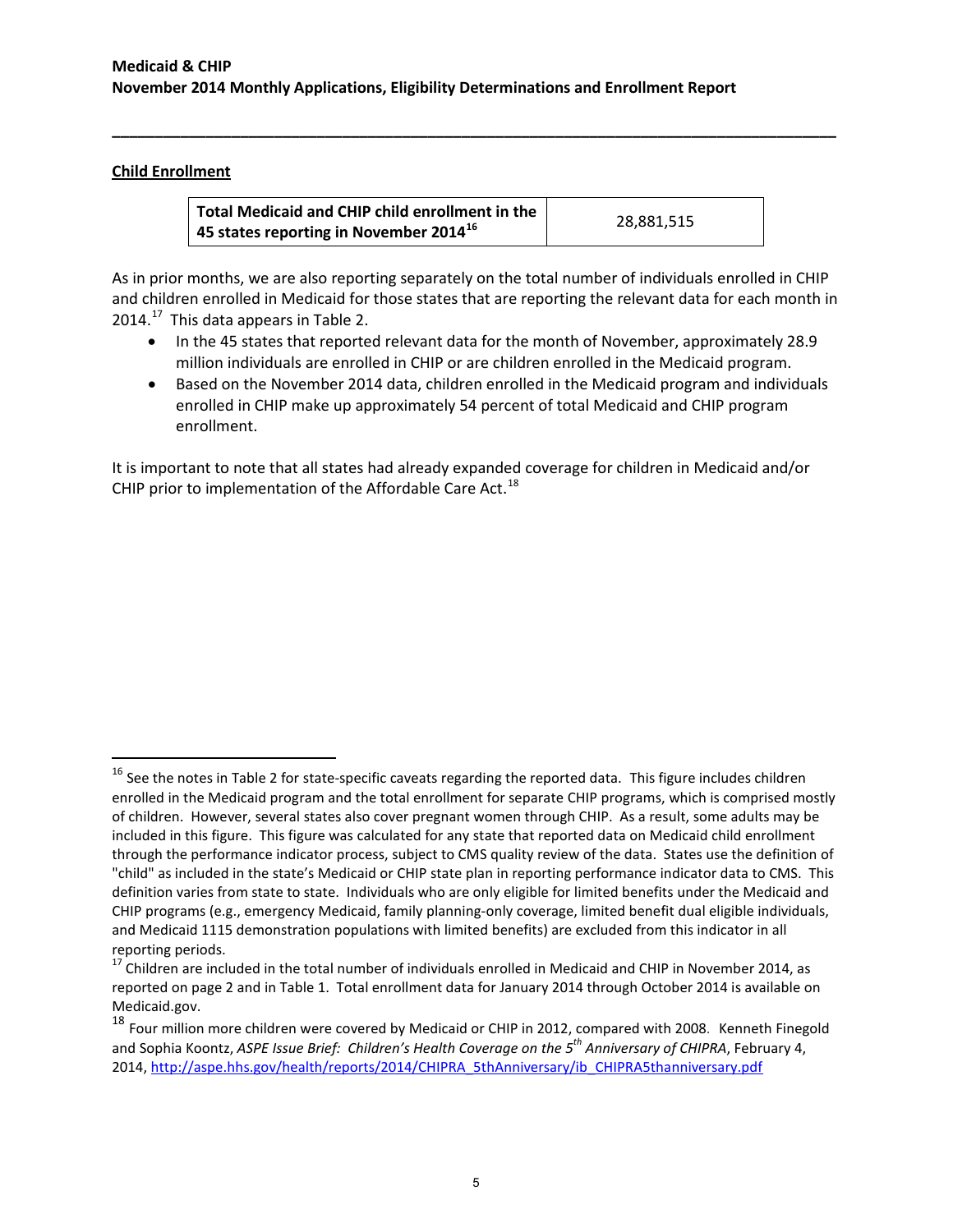**\_\_\_\_\_\_\_\_\_\_\_\_\_\_\_\_\_\_\_\_\_\_\_\_\_\_\_\_\_\_\_\_\_\_\_\_\_\_\_\_\_\_\_\_\_\_\_\_\_\_\_\_\_\_\_\_\_\_\_\_\_\_\_\_\_\_\_\_\_\_\_\_\_\_\_\_\_\_\_\_\_\_\_\_\_**

# **Medicaid and CHIP November 2014 Application and Eligibility Data Highlights**

|                                                              | November 2014<br><b>Monthly in All States</b><br><b>Reporting</b> |
|--------------------------------------------------------------|-------------------------------------------------------------------|
| <b>Applications</b>                                          |                                                                   |
| <b>Total Applications for Financial Assistance Initially</b> |                                                                   |
| <b>Received by State Medicaid and CHIP Agencies (note</b>    |                                                                   |
| that more than one individual may be included on an          | 1,946,787 <sup>19</sup>                                           |
| application and some states have included renewals           |                                                                   |
| and account transfers from the FFM)                          |                                                                   |
| <b>Total Applications for Financial Assistance Initially</b> |                                                                   |
| Received by State Based Marketplaces (note that              | $1,072,515^{20}$                                                  |
| more than one individual may be included on an               |                                                                   |
| application)                                                 |                                                                   |
| <b>Eligibility Determinations</b>                            |                                                                   |
| <b>Total Individuals Determined Eligible for Medicaid</b>    |                                                                   |
| and CHIP by State Agencies (includes those newly             |                                                                   |
| eligible under the Affordable Care Act and those             | 2,004,739 <sup>21</sup>                                           |
| eligible under prior law and, for some states,               |                                                                   |
| renewals)                                                    |                                                                   |

During the month of November 2014, over 3 million applications for coverage and financial assistance (including Medicaid and CHIP coverage, tax credits and subsidies) were submitted at the state level (including approximately 2 million received directly by state Medicaid and CHIP agencies and approximately 1 million received by SBMs).<sup>[22](#page-5-3)</sup> Table 3 includes a comparison of the total applications for financial assistance to state agencies (including applications for Medicaid, CHIP, and financial assistance in the Marketplace in SBM states) in November 2014 as compared to the prior month (October 2014). Note that these application numbers do not include applications received at the FFM and subsequently transferred to state Medicaid or CHIP agencies (see State-by-State Table notes for exceptions), including

 $\overline{\phantom{a}}$ 

<span id="page-5-0"></span><sup>&</sup>lt;sup>19</sup> See the notes in table 3 for state-specific caveats regarding the reported data; because of reporting capability, some states included some renewals, applications to SBMs, or transfers from the FFM in the data.

<span id="page-5-1"></span><sup>&</sup>lt;sup>20</sup> See the notes in table 3 for state-specific caveats regarding the reported data; because of reporting capability, some states reported renewals in the data and included applications received by their SBMs in their Medicaid and

<span id="page-5-2"></span>CHIP agency application data instead of reporting these applications separately.<br><sup>21</sup> See the notes in table 3 for state-specific caveats regarding the reported data; because of reporting capability, some states reported some individuals determined eligible at renewal in the data. Tennessee only provided determination data on their CHIP program.

<span id="page-5-3"></span><sup>&</sup>lt;sup>22</sup> The following states have included renewals in their November 2014 application data: Alaska, Nevada, New York, Ohio, Pennsylvania, Rhode Island, and Virginia. South Dakota included transfers from the FFM in its November 2014 application data.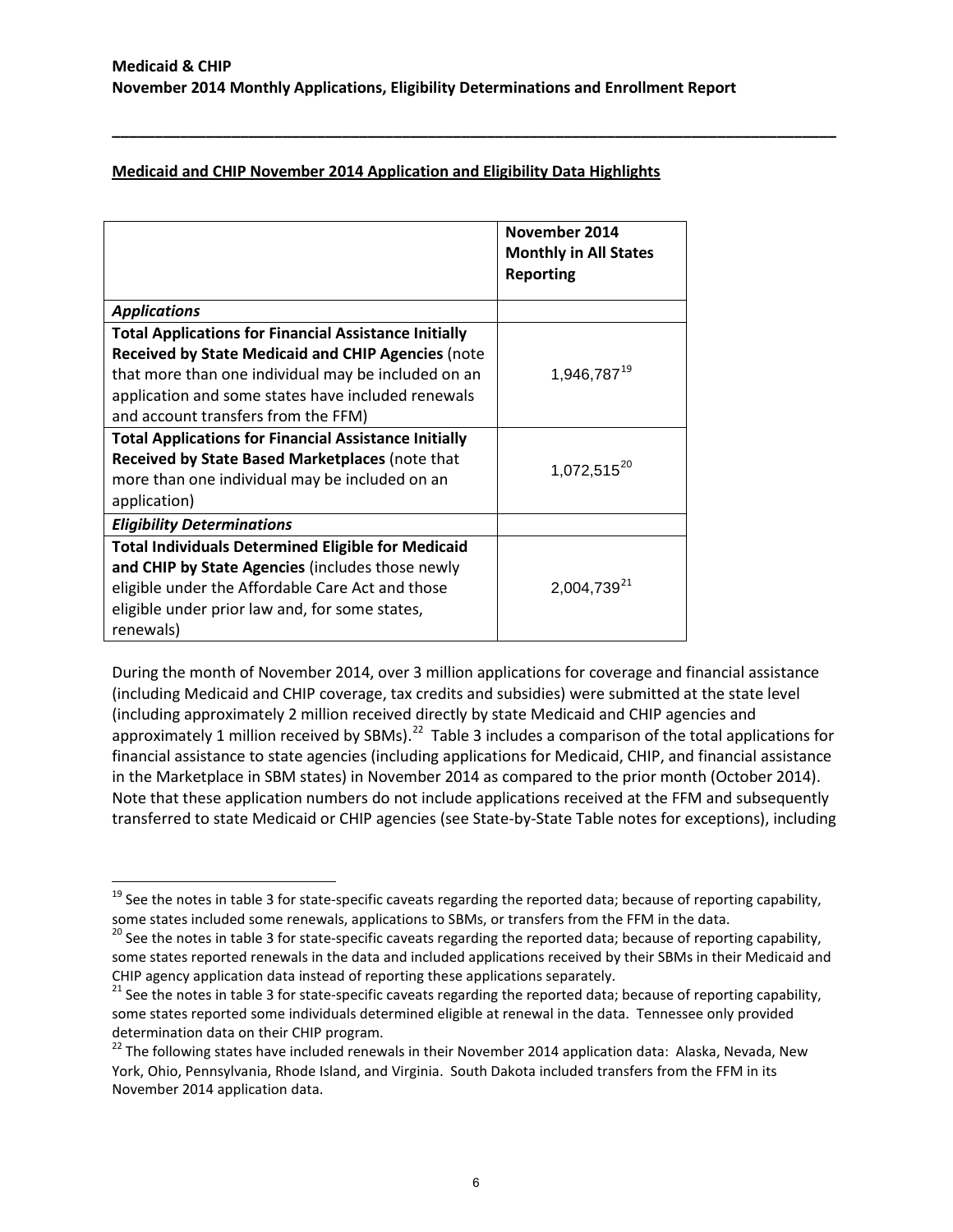applications received by the FFM during the Marketplace open enrollment period that began on November 15th.<sup>[23](#page-6-0)</sup>

**\_\_\_\_\_\_\_\_\_\_\_\_\_\_\_\_\_\_\_\_\_\_\_\_\_\_\_\_\_\_\_\_\_\_\_\_\_\_\_\_\_\_\_\_\_\_\_\_\_\_\_\_\_\_\_\_\_\_\_\_\_\_\_\_\_\_\_\_\_\_\_\_\_\_\_\_\_\_\_\_\_\_\_\_\_**

States reported making approximately 2 million eligibility determinations for Medicaid and CHIP in November 2014 for individuals applying for coverage. As described above and in prior reports, this figure includes all of state Medicaid and CHIP agencies' determinations for individuals eligible under prior law, as well as through coverage expansions under the Affordable Care Act; note that, due to limitations on the data some states are able to report, the number of determinations includes renewals in those states.<sup>[24](#page-6-1)</sup> Additionally, the determination number does not represent unique individuals, as an individual may have more than one eligibility determination. It is important to keep in mind that differences in volume of administrative transfers and other types of one-time enrollment activities can affect month-to-month comparisons of eligibility data.<sup>25</sup>

See the Medicaid and CHIP Application, Eligibility Determination, and Enrollment Data page on [Medicaid.gov](http://www.medicaid.gov/medicaid-chip-program-information/program-information/medicaid-and-chip-enrollment-data/medicaid-and-chip-application-eligibility-determination-and-enrollment-data.html) for preliminary and updated data on applications and determinations for October 2013 through November 2014.

<span id="page-6-0"></span><sup>&</sup>lt;sup>23</sup> See footnote 20.

<span id="page-6-1"></span><sup>&</sup>lt;sup>24</sup> The states that have included renewals in their November 2014 determination data are: District of Columbia, Iowa, Michigan, Nevada, Ohio, Pennsylvania, Rhode Island, South Dakota, Texas, Vermont and Virginia. Some of these renewals are conducted without the individual submitting a new application, using information already in

<span id="page-6-2"></span>the state's system that the individual is asked to verify.<br><sup>25</sup> A number of states are employing a new tool for facilitating Medicaid enrollment to conduct an "administrative transfer" to Medicaid using income information from the Supplemental Nutritional Assistance Program (SNAP) or the CHIP program (for the parents of CHIP enrollees). The following states have implemented administrative transfers since this authority was made available: Arkansas, California, Illinois, New Jersey, Oregon, and West Virginia. California and Oregon conducted transfers in November 2014. As of the end of November, 707,346 individuals have been determined eligible for Medicaid or CHIP as a result of this transitional strategy in the six states that have implemented it. Michigan recently received approval to conduct administrative transfers but it has not yet implemented this targeted enrollment strategy.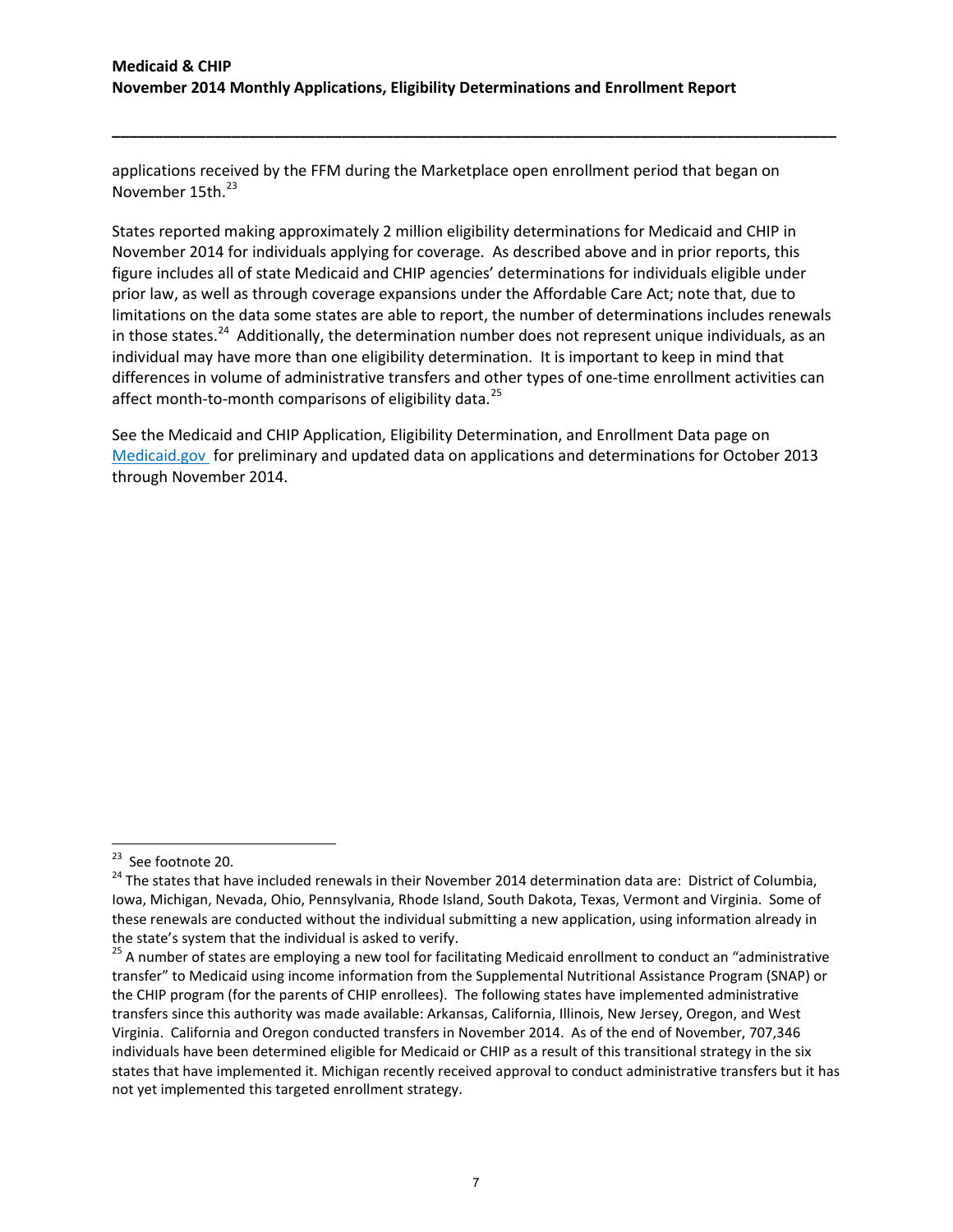# **Data Limitations**

CMS established a common set of definitions for consistency in reporting the Medicaid and CHIP performance indicators; these definitions appear in Appendix A. States are at various points in the process of transitioning from their historic definitions to the updated standardized reporting specifications. Where states have provided data that vary from our specifications, we have included that information in notes in the State-by-State tables.

**\_\_\_\_\_\_\_\_\_\_\_\_\_\_\_\_\_\_\_\_\_\_\_\_\_\_\_\_\_\_\_\_\_\_\_\_\_\_\_\_\_\_\_\_\_\_\_\_\_\_\_\_\_\_\_\_\_\_\_\_\_\_\_\_\_\_\_\_\_\_\_\_\_\_\_\_\_\_\_\_\_\_\_\_\_**

### **State-by-State Tables**

Below are 3 tables with state-specific data. The first table contains data on the total number of people enrolled in state Medicaid and CHIP programs in November 2014. The second table contains data on children enrolled in Medicaid and CHIP. The third table contains data on Medicaid and CHIP applications and eligibility determinations for the month of November 2014. The description of each data element included in the table is available in Appendix A. Unless otherwise noted, the reporting period for all elements is November 1 - 30, 2014.

## **Future Reports**

In future months, we will continue to expand the number of performance indicators that will be included in this report.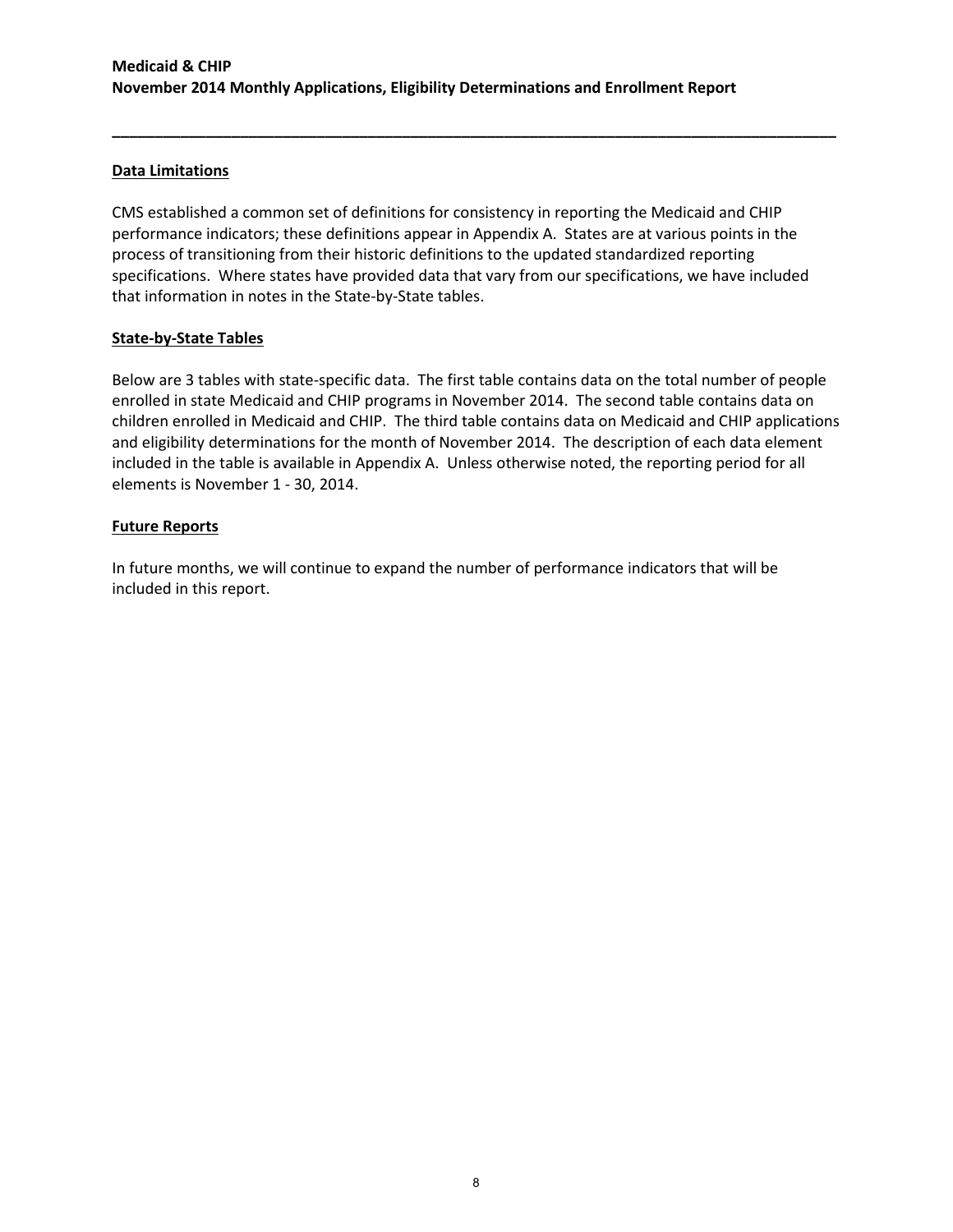|                                                    |                  |                                                                                           | <b>Enrollment</b>                                                                           |                                                                         |                                                                                     |                                                                                        |                                                                                       |  |  |  |
|----------------------------------------------------|------------------|-------------------------------------------------------------------------------------------|---------------------------------------------------------------------------------------------|-------------------------------------------------------------------------|-------------------------------------------------------------------------------------|----------------------------------------------------------------------------------------|---------------------------------------------------------------------------------------|--|--|--|
| <b>States Expanding Medicaid</b>                   | Marketplace Type | <b>Total Medicaid and CHIP</b><br><b>Enrollment, October 2014</b><br>(Preliminary)<br>(1) | <b>Total Medicaid and CHIP</b><br><b>Enrollment, November 2014</b><br>(Preliminary)<br>(II) | % Change October to<br>November 2014<br>(Columns (I) and (II))<br>(III) | <b>Average Monthly Medicaid</b><br>and CHIP Enrollment, July-<br>Sept. 2013<br>(IV) | Net Change, July-Sept. 2013 to<br>November 2014 (Columns<br>$(IV)$ and $(II)$ )<br>(V) | % Change, July-Sept. 2013<br>to November 2014 (Columns<br>$(IV)$ and $(II)$ )<br>(VI) |  |  |  |
| Arizona                                            | <b>FFM</b>       | 1,494,777                                                                                 | 1,500,272                                                                                   | 0.37%                                                                   | 1,201,770                                                                           | 298,502                                                                                | 24.84%                                                                                |  |  |  |
| Arkansas                                           | Partnership      | 815,675                                                                                   | 825,246                                                                                     | 1.17%                                                                   | 556,851                                                                             | 268,395                                                                                | 48.20%                                                                                |  |  |  |
| <b>California</b>                                  | SBM              | 11,500,000                                                                                | 11,790,244                                                                                  | 2.52%                                                                   | 9,157,000                                                                           | 2,633,244                                                                              | 28.76%                                                                                |  |  |  |
| Colorado                                           | SBM              | 1,143,585                                                                                 | 1,147,566                                                                                   | 0.35%                                                                   | 783,420                                                                             | 364,146                                                                                | 46.48%                                                                                |  |  |  |
| <b>Connecticut</b>                                 | SBM              | 767,157                                                                                   | 763,836                                                                                     | $-0.43%$                                                                |                                                                                     |                                                                                        |                                                                                       |  |  |  |
| <b>Delaware</b>                                    | Partnership      | 230,680                                                                                   | 232,532                                                                                     | 0.80%                                                                   | 223,324                                                                             | 9,208                                                                                  | 4.12%                                                                                 |  |  |  |
| <b>District of Columbia</b>                        | <b>SBM</b>       | 255,707                                                                                   | 255,585                                                                                     | $-0.05%$                                                                | 235,786                                                                             | 19,799                                                                                 | 8.40%                                                                                 |  |  |  |
| Hawaii                                             | SBM              | 291,505                                                                                   | 298,015                                                                                     | 2.23%                                                                   | 288,357                                                                             | 9,658                                                                                  | 3.35%                                                                                 |  |  |  |
| <b>Illinois</b>                                    | Partnership      | 3,062,543                                                                                 | 3,064,265                                                                                   | 0.06%                                                                   | 2,626,943                                                                           | 437,322                                                                                | 16.65%                                                                                |  |  |  |
| Indiana <sup>^</sup>                               | <b>FFM</b>       | 1,198,070                                                                                 | 1,199,351                                                                                   | 0.11%                                                                   | 1,120,674                                                                           | 78,677                                                                                 | 7.02%                                                                                 |  |  |  |
| lowa                                               | Partnership      | 569,181                                                                                   | 570,048                                                                                     | 0.15%                                                                   | 493,515                                                                             | 76,533                                                                                 | 15.51%                                                                                |  |  |  |
| <b>Kentucky</b>                                    | SBM              | 1,040,548                                                                                 | 1,044,953                                                                                   | 0.42%                                                                   | 606,805                                                                             | 438,148                                                                                | 72.21%                                                                                |  |  |  |
| <b>Maryland</b>                                    | SBM              | 1,077,179                                                                                 | 1,085,723                                                                                   | 0.79%                                                                   | 856,297                                                                             | 229,426                                                                                | 26.79%                                                                                |  |  |  |
| <b>Massachusetts</b>                               | SBM              | 1,493,702                                                                                 | 1,536,421                                                                                   | 2.86%                                                                   | 1,296,359                                                                           | 240,062                                                                                | 18.52%                                                                                |  |  |  |
| Michigan                                           | Partnership      | 2,151,130                                                                                 | 2,201,137                                                                                   | 2.32%                                                                   | 1,912,009                                                                           | 289,128                                                                                | 15.12%                                                                                |  |  |  |
| Minnesota                                          | SBM              | 1,164,750                                                                                 | 1,174,133                                                                                   | 0.81%                                                                   | 873,040                                                                             | 301,093                                                                                | 34.49%                                                                                |  |  |  |
| <b>Nevada</b>                                      | SBM **           | 558,934                                                                                   | 550,209                                                                                     | $-1.56%$                                                                | 332,560                                                                             | 217,649                                                                                | 65.45%                                                                                |  |  |  |
| <b>New Hampshire</b>                               | Partnership      | 158,347                                                                                   | 160,867                                                                                     | 1.59%                                                                   | 127,082                                                                             | 33,785                                                                                 | 26.59%                                                                                |  |  |  |
| <b>New Jersey</b>                                  | <b>FFM</b>       | 1,645,149                                                                                 | 1,658,117                                                                                   | 0.79%                                                                   | 1,283,851                                                                           | 374,266                                                                                | 29.15%                                                                                |  |  |  |
| <b>New Mexico</b>                                  | SBM **           | 748,832                                                                                   | 743,058                                                                                     | $-0.77%$                                                                | 572, 111                                                                            | 170,947                                                                                | 29.88%                                                                                |  |  |  |
| <b>New York</b>                                    | SBM              | 6,212,308                                                                                 | 6,196,263                                                                                   | $-0.26%$                                                                | 5,678,417                                                                           | 517,846                                                                                | 9.12%                                                                                 |  |  |  |
| North Dakota                                       | <b>FFM</b>       | 82,014                                                                                    | 82,253                                                                                      | 0.29%                                                                   | 69,980                                                                              | 12,273                                                                                 | 17.54%                                                                                |  |  |  |
| Ohio                                               | Plan Management  | 2,838,379                                                                                 | 2,867,859                                                                                   | 1.04%                                                                   | 2,341,481                                                                           | 526,378                                                                                | 22.48%                                                                                |  |  |  |
| Oregon                                             | SBM **           | 1,028,198                                                                                 | 986,109                                                                                     | $-4.09%$                                                                | 626,356                                                                             | 359,753                                                                                | 57.44%                                                                                |  |  |  |
| Pennsylvania*                                      | <b>FFM</b>       | 2,420,980                                                                                 | 2,388,054                                                                                   | $-1.36%$                                                                | 2,386,046                                                                           | 2,008                                                                                  | 0.08%                                                                                 |  |  |  |
| <b>Rhode Island</b>                                | SBM              | 260,815                                                                                   | 261,559                                                                                     | 0.29%                                                                   | 190,833                                                                             | 70,726                                                                                 | 37.06%                                                                                |  |  |  |
| Vermont                                            | SBM              | 184,867                                                                                   | 214,654                                                                                     | 16.11%                                                                  | 127,162                                                                             | 87,492                                                                                 | 68.80%                                                                                |  |  |  |
| Washington                                         | SBM              | 1,590,657                                                                                 | 1,600,061                                                                                   | 0.59%                                                                   | 1,117,576                                                                           | 482,485                                                                                | 43.17%                                                                                |  |  |  |
| <b>West Virginia</b>                               | Partnership      | 529,725                                                                                   | 523,254                                                                                     | $-1.22%$                                                                | 354,544                                                                             | 168,710                                                                                | 47.59%                                                                                |  |  |  |
| <b>Subtotal for All States Expanding Medicaid</b>  |                  | 46,515,394                                                                                | 46,921,644                                                                                  | 0.87%                                                                   | 37,440,149                                                                          | 8,717,659                                                                              | 23.28%                                                                                |  |  |  |
| <b>Effect and Providing Coverage in Reporting</b>  |                  |                                                                                           |                                                                                             |                                                                         |                                                                                     |                                                                                        |                                                                                       |  |  |  |
| Month <sup>^*</sup>                                |                  | 42,896,344                                                                                | 43,334,239                                                                                  | 1.02%<br><b>Difference October to</b>                                   | 33,933,429                                                                          | 8,636,974                                                                              | 25.45%                                                                                |  |  |  |
| Subtotal for States Expanding Medicaid that        |                  |                                                                                           |                                                                                             | November 2014                                                           |                                                                                     |                                                                                        |                                                                                       |  |  |  |
| <b>Reported in October and November 2014</b>       |                  | 46,515,394                                                                                | 46,921,644                                                                                  | 406,250                                                                 |                                                                                     |                                                                                        |                                                                                       |  |  |  |
| <b>Subtotal for States Expanding Medicaid that</b> |                  |                                                                                           |                                                                                             |                                                                         |                                                                                     | Difference July-Sept                                                                   |                                                                                       |  |  |  |
| Reported in November 2014 and July-Sept.           |                  |                                                                                           |                                                                                             |                                                                         |                                                                                     | 2013 to November 2014                                                                  |                                                                                       |  |  |  |
| 2013                                               |                  |                                                                                           | 46,157,808                                                                                  |                                                                         | 37,440,149                                                                          | 8,717,659                                                                              |                                                                                       |  |  |  |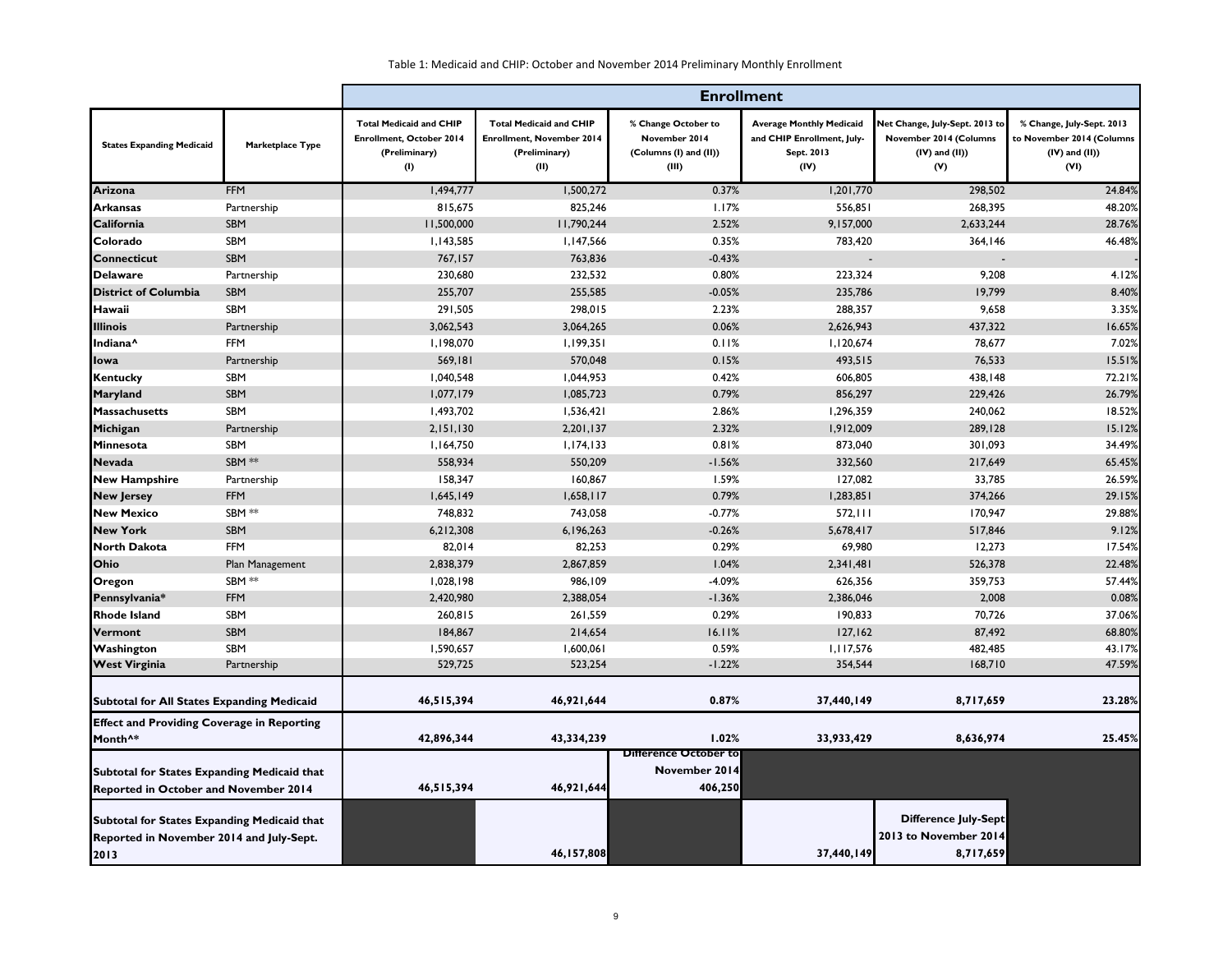**^=Indiana's effective date for implementing the expansion is February 1, 2015. IN is not included in the "Subtotal for All States with Expansions in Effect and Providing Coverage in Reporting Month"**

**because its expansion is not implemented as of November 2014.**

**\*=Pennsylvania's requested effective date for implementing the expansion is January 1, 2015. PA is not included in the "Subtotal for All States with Expansions in Effect and Providing Coverage in Reporting Month"**

**because its expansion is not implemented as of November 2014.**

**\*\*= The state's Marketplace uses the FFM's information technology platform for eligibility and enrollment functions (the FFM makes either assessments or determinations of Medicaid and CHIP eligibility).**

**(-)=state has not reported data except as noted below.**

**Partnership, Plan Management, FFM/SBM-SHOP are all types of FFMs.**

**Column III is calculated for only those states that reported both November 2014 and October 2014 data.**

**Columns V and VI are calculated for only those states that reported data from both November 2014 and the July-Sept. 2013 period.**

**The subtotals for states reporting data from both November 2014 and the July-Sept. 2013 period exclude CT.**

| <b>Arkansas</b>             | (I), (II)       | Includes Private Option enrollees.                                                                                    |
|-----------------------------|-----------------|-----------------------------------------------------------------------------------------------------------------------|
| California                  | (I), (II)       | Includes individuals transferred from the Low Income Health Program                                                   |
| California                  |                 | section 1115 demonstration.                                                                                           |
| California                  | (IV)            | Includes approximately 650,000 individuals transferred from the Low Income                                            |
| California                  |                 | Health Program section 1115 demonstration.                                                                            |
| California                  |                 | Includes estimated retroactive enrollment.                                                                            |
| <b>District of Columbia</b> | (I), (II), (IV) | Includes limited benefit dual eligible individuals and individuals enrolled in the locally funded DC Health Alliance. |
| <b>Illinois</b>             | (IV)            | Includes individuals who received retroactive coverage (unlike columns (I) and (II)).                                 |
| Indiana                     | (I), (II), (IV) | Includes partial benefit dual eligible individuals.                                                                   |
| Iowa                        | (I), (II)       | Data are preliminary.                                                                                                 |
| <b>Massachusetts</b>        | (I), (II)       | Does not include individuals receiving temporary transitional coverage.                                               |
| Nevada                      | (I), (II)       | Data are preliminary.                                                                                                 |
| Nevada                      | (I), (IV)       | Includes partial benefit dual eligible individuals.                                                                   |
| <b>New Jersey</b>           | (I), (II), (IV) | Includes individuals eligible at any point in the month.                                                              |
| <b>New York</b>             | (I), (II)       | Includes estimated retroactive enrollment.                                                                            |
| <b>North Dakota</b>         | (IV)            | Data is from July 2013 only.                                                                                          |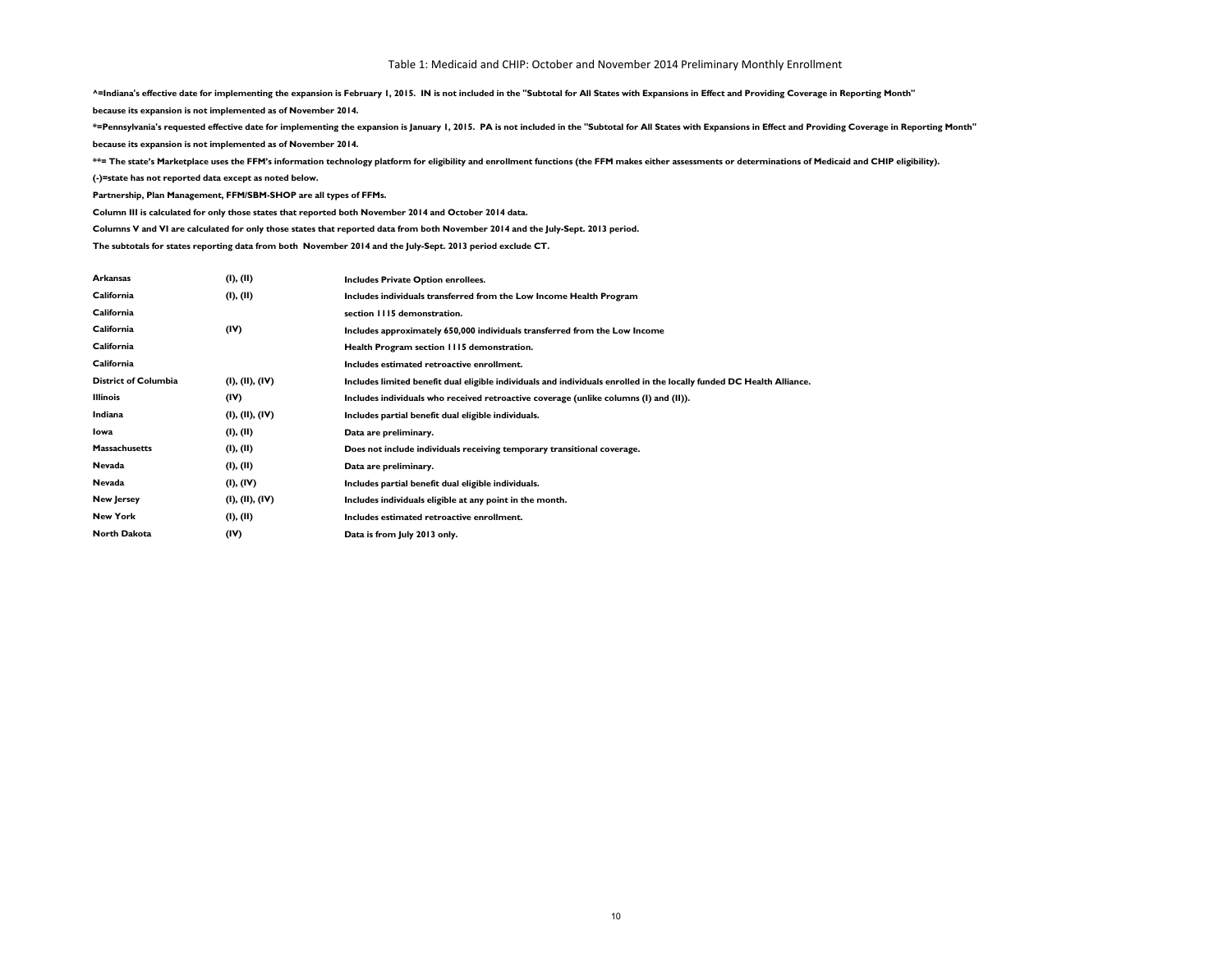|                                                                                                                    |                  | <b>Enrollment</b>                                                                         |                                                                                      |                                                                         |                                                                                     |                                                                                        |                                                                                      |
|--------------------------------------------------------------------------------------------------------------------|------------------|-------------------------------------------------------------------------------------------|--------------------------------------------------------------------------------------|-------------------------------------------------------------------------|-------------------------------------------------------------------------------------|----------------------------------------------------------------------------------------|--------------------------------------------------------------------------------------|
| <b>States Not Expanding</b><br>Medicaid                                                                            | Marketplace Type | <b>Total Medicaid and CHIP</b><br><b>Enrollment, October 2014</b><br>(Preliminary)<br>(1) | <b>Total Medicaid and CHIP</b><br>Enrollment, November 2014<br>(Preliminary)<br>(II) | % Change October to<br>November 2014<br>(Columns (I) and (II))<br>(III) | <b>Average Monthly Medicaid</b><br>and CHIP Enrollment, July-<br>Sept. 2013<br>(IV) | Net Change, July-Sept. 2013 to<br>November 2014 (Columns<br>$(IV)$ and $(II)$ )<br>(V) | % Change, July-Sept. 2013<br>to November 2014(Columns<br>$(IV)$ and $(II)$ )<br>(VI) |
| <b>Alabama</b>                                                                                                     | <b>FFM</b>       | 861,776                                                                                   | 862,690                                                                              | 0.11%                                                                   | 799,176                                                                             | 63,514                                                                                 | 7.95%                                                                                |
| <b>Alaska</b>                                                                                                      | <b>FFM</b>       | 125,735                                                                                   | 125,270                                                                              | $-0.37%$                                                                | 122,334                                                                             | 2,936                                                                                  | 2.40%                                                                                |
| Florida                                                                                                            | <b>FFM</b>       | 3,375,405                                                                                 | 3,355,628                                                                            | $-0.59%$                                                                | 3,104,996                                                                           | 250,632                                                                                | 8.07%                                                                                |
| Georgia                                                                                                            | <b>FFM</b>       | 1,733,367                                                                                 | 1,732,424                                                                            | $-0.05%$                                                                | 1,535,090                                                                           | 197,334                                                                                | 12.85%                                                                               |
| Idaho                                                                                                              | SBM              | 285,660                                                                                   | 285,438                                                                              | $-0.08%$                                                                | 251,926                                                                             | 33,512                                                                                 | 13.30%                                                                               |
| <b>Kansas</b>                                                                                                      | Plan Management  | 400,646                                                                                   | 400,586                                                                              | $-0.01%$                                                                | 378,160                                                                             | 22,426                                                                                 | 5.93%                                                                                |
| Louisiana                                                                                                          | <b>FFM</b>       | 1,051,248                                                                                 | 1,050,038                                                                            | $-0.12%$                                                                | 1,019,787                                                                           | 30,251                                                                                 | 2.97%                                                                                |
| Maine                                                                                                              | Plan Management  | 291,930                                                                                   | 289,051                                                                              | $-0.99%$                                                                |                                                                                     |                                                                                        |                                                                                      |
| <b>Mississippi</b>                                                                                                 | FFM/SBM-SHOP     | 698,505                                                                                   | 701,685                                                                              | 0.46%                                                                   | 637,229                                                                             | 64,456                                                                                 | 10.12%                                                                               |
| Missouri                                                                                                           | <b>FFM</b>       | 843,692                                                                                   | 852,435                                                                              | 1.04%                                                                   | 846,084                                                                             | 6,351                                                                                  | 0.75%                                                                                |
| Montana                                                                                                            | Plan Management  | 159,365                                                                                   | 161,575                                                                              | 1.39%                                                                   | 148,974                                                                             | 12,601                                                                                 | 8.46%                                                                                |
| Nebraska                                                                                                           | Plan Management  | 237,921                                                                                   | 234,857                                                                              | $-1.29%$                                                                | 244,600                                                                             | $-9,743$                                                                               | $-3.98%$                                                                             |
| <b>North Carolina</b>                                                                                              | <b>FFM</b>       | 1,737,525                                                                                 | 1,791,054                                                                            | 3.08%                                                                   | 1,595,952                                                                           | 195,102                                                                                | 12.22%                                                                               |
| <b>Oklahoma</b>                                                                                                    | <b>FFM</b>       | 811,979                                                                                   | 808,973                                                                              | $-0.37%$                                                                | 790,051                                                                             | 18,922                                                                                 | 2.40%                                                                                |
| <b>South Carolina</b>                                                                                              | <b>FFM</b>       | 888,326                                                                                   | 880,610                                                                              | $-0.87%$                                                                | 790,229                                                                             | 90,381                                                                                 | 11.44%                                                                               |
| <b>South Dakota</b>                                                                                                | Plan Management  | 116,100                                                                                   | 116,333                                                                              | 0.20%                                                                   | 115,501                                                                             | 832                                                                                    | 0.72%                                                                                |
| <b>Tennessee</b>                                                                                                   | <b>FFM</b>       | 1,390,324                                                                                 | 1,402,357                                                                            | 0.87%                                                                   | 1,244,516                                                                           | 157,841                                                                                | 12.68%                                                                               |
| <b>Texas</b>                                                                                                       | <b>FFM</b>       | 4,679,930                                                                                 | 4,669,995                                                                            | $-0.21%$                                                                | 4,441,605                                                                           | 228,390                                                                                | 5.14%                                                                                |
| <b>Utah</b>                                                                                                        | FFM/SBM-SHOP     | 276,963                                                                                   | 291,763                                                                              | 5.34%                                                                   | 294,029                                                                             | $-2,266$                                                                               | $-0.77%$                                                                             |
| Virginia                                                                                                           | Plan Management  | 941,639                                                                                   | 937,818                                                                              | $-0.41%$                                                                | 935,434                                                                             | 2,384                                                                                  | 0.25%                                                                                |
| <b>Wisconsin</b>                                                                                                   | <b>FFM</b>       | 1,034,850                                                                                 | 1,031,888                                                                            | $-0.29%$                                                                | 985,531                                                                             | 46,357                                                                                 | 4.70%                                                                                |
| <b>Wyoming</b>                                                                                                     | <b>FFM</b>       | 71,296                                                                                    | 69,788                                                                               | $-2.12%$                                                                | 67,518                                                                              | 2,270                                                                                  | 3.36%                                                                                |
| <b>Subtotal for All States Not Expanding</b>                                                                       |                  |                                                                                           |                                                                                      |                                                                         |                                                                                     |                                                                                        |                                                                                      |
| Medicaid                                                                                                           |                  | 22,014,182                                                                                | 22,052,256                                                                           | 0.17%                                                                   | 20,348,722                                                                          | 1,414,483                                                                              | 6.95%                                                                                |
| <b>Subtotal for States Not Expanding Medicaid</b><br>that Reported in October and November 2014                    |                  | 22,014,182                                                                                | 22,052,256                                                                           | <b>Difference October to</b><br>November 2014<br>38,074                 |                                                                                     |                                                                                        |                                                                                      |
| <b>Subtotal for States Not Expanding Medicaid</b><br>that Reported in November 2014 and July-<br><b>Sept. 2013</b> |                  |                                                                                           | 21,763,205                                                                           |                                                                         | 20,348,722                                                                          | <b>Difference July-Sept</b><br>2013 to November 2014<br>1,414,483                      |                                                                                      |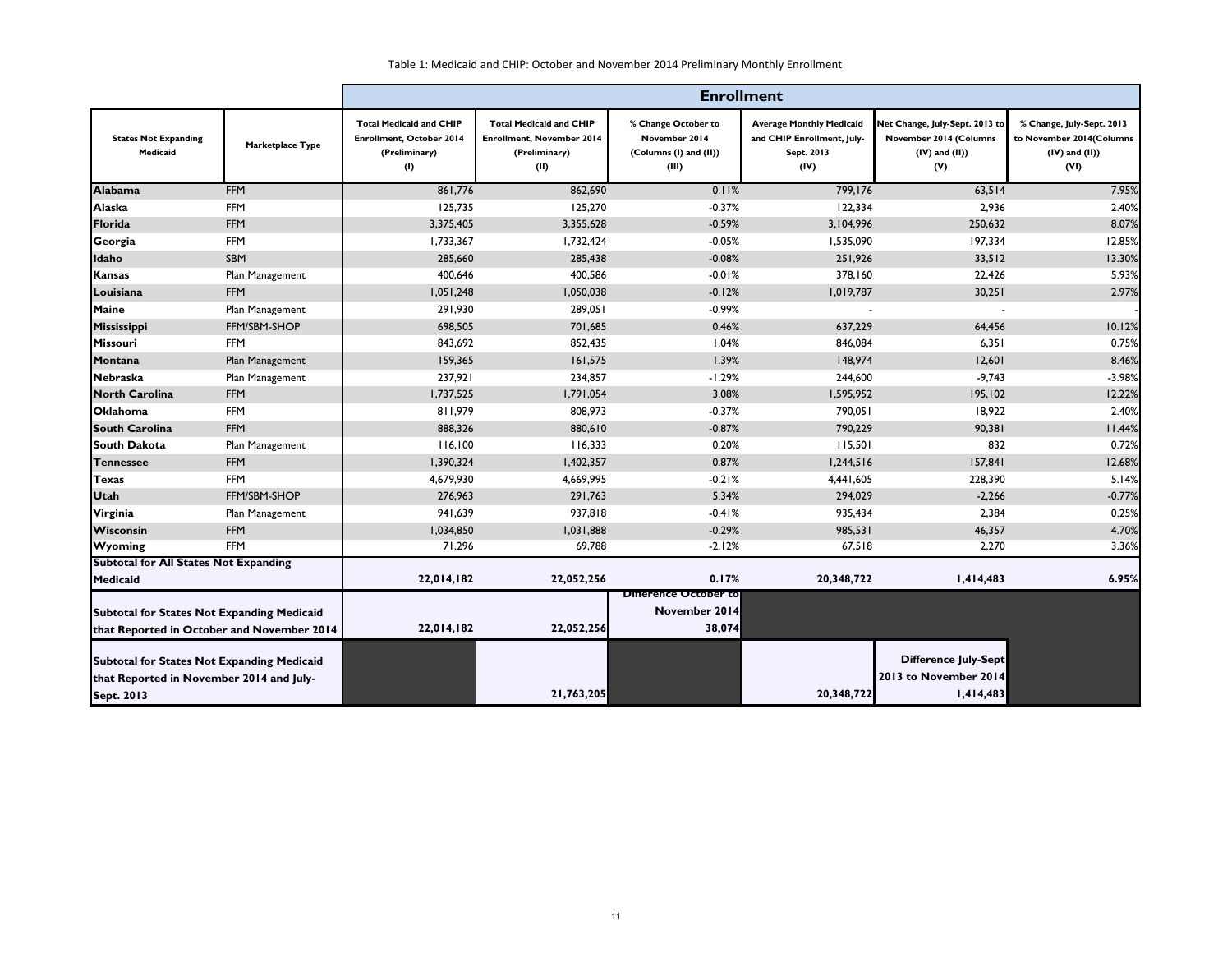**(-)=state has not reported data except as noted below.**

**Partnership, Plan Management, FFM/SBM-SHOP are all types of FFMs.**

**Column III is calculated for only those states that reported both November 2014 and October 2014 data.**

**Columns V and VI are calculated for only those states that reported data from both November 2014 and the July-Sept. 2013 period.**

**The subtotals for states reporting data from both November 2014 and the July-Sept. 2013 period exclude ME.**

| <b>Alabama</b>   | (IV)            | Data is from September 2013 only.                                |
|------------------|-----------------|------------------------------------------------------------------|
| Alaska           | (IV)            | Corrected.                                                       |
| <b>Florida</b>   | (I), (II)       | Does not include SSI recipients enrolled in Medicaid.            |
| Texas            | (I), (II), (IV) | Includes partial benefit dual eligible individuals.              |
| Utah             | (I), (II), (IV) | Includes service limited Medicare program beneficiaries (SLMBs). |
| <b>Wisconsin</b> | (IV)            | Does not include retroactive enrollment.                         |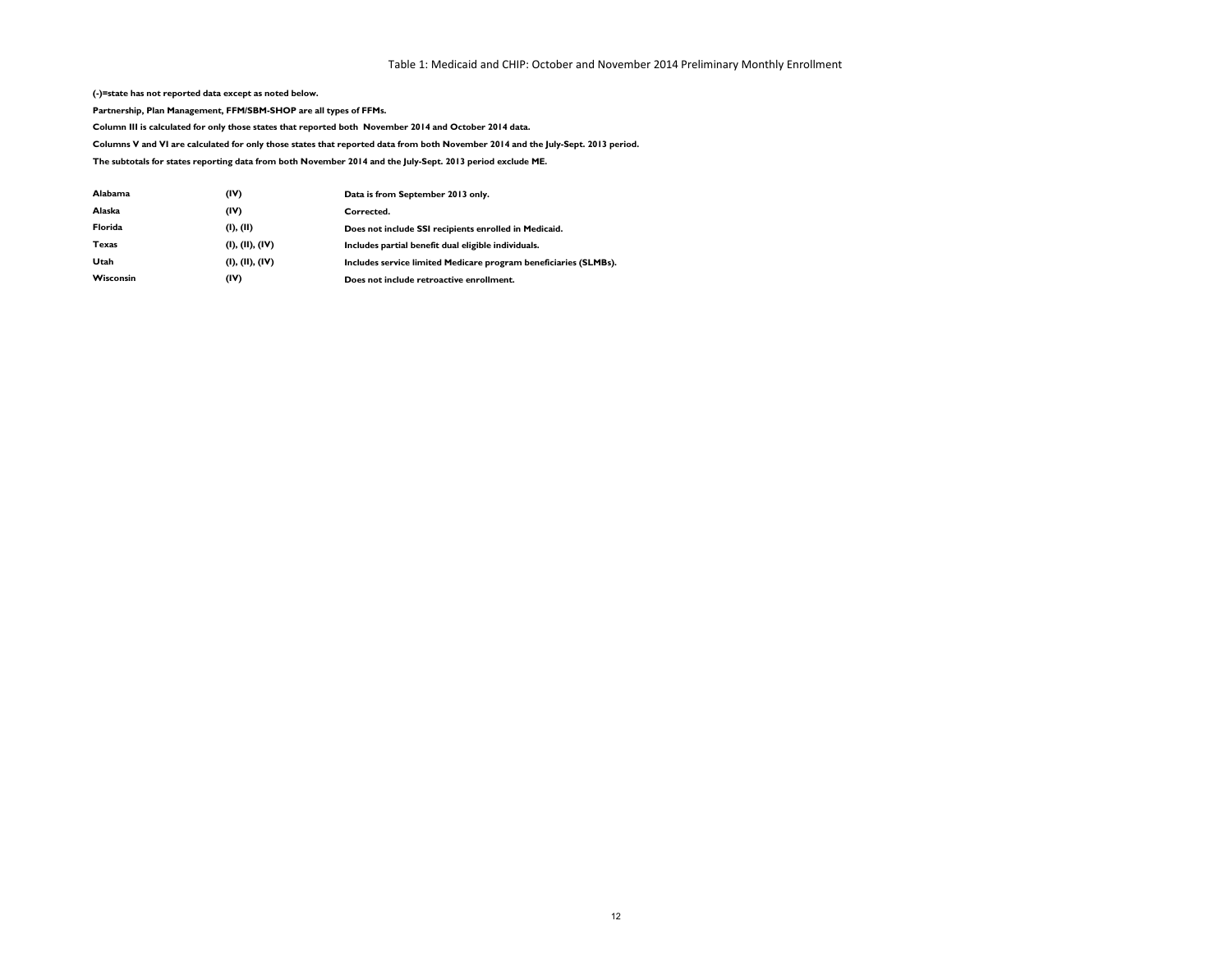|                                                                        |                                                                                           |                                                                                             |                                                                         | <b>Total Enrollment</b>                                                             |                                                                                        |                                                                                       |
|------------------------------------------------------------------------|-------------------------------------------------------------------------------------------|---------------------------------------------------------------------------------------------|-------------------------------------------------------------------------|-------------------------------------------------------------------------------------|----------------------------------------------------------------------------------------|---------------------------------------------------------------------------------------|
| <b>All States</b>                                                      | <b>Total Medicaid and CHIP</b><br><b>Enrollment, October 2014</b><br>(Preliminary)<br>(1) | <b>Total Medicaid and CHIP</b><br><b>Enrollment, November 2014</b><br>(Preliminary)<br>(II) | % Change October to<br>November 2014<br>(Columns (I) and (II))<br>(III) | <b>Average Monthly Medicaid</b><br>and CHIP Enrollment, July-<br>Sept. 2013<br>(IV) | Net Change, July-Sept. 2013 to<br>November 2014 (Columns<br>$(IV)$ and $(II)$ )<br>(V) | % Change, July-Sept. 2013<br>to November 2014 (Columns<br>$(IV)$ and $(II)$ )<br>(VI) |
| <b>Total Across All States</b>                                         | 68,529,576<br>68,973,900                                                                  |                                                                                             | 0.65%<br>57,788,871                                                     |                                                                                     | 10, 132, 142                                                                           | 17.53%                                                                                |
| Total for States that Reported in October and<br>November 2014         | 68,529,576                                                                                | 68,973,900                                                                                  | <b>Difference October to</b><br>November 2014<br>444,324                |                                                                                     |                                                                                        |                                                                                       |
| Total for States that Reported in November<br>2014 and July-Sept. 2013 |                                                                                           | 67,921,013                                                                                  |                                                                         | 57,788,871                                                                          | Difference July-Sept<br>2013 to November 2014<br>10,132,142                            |                                                                                       |

**Column III is calculated for only those states that reported both November 2014 and October 2014 data.**

**Columns V and VI are calculated for only those states that reported data from both November 2014 and the July-Sept. 2013 period.**

**Totals for states reporting data from both November 2014 and the July-Sept. 2013 period exclude CT and ME.**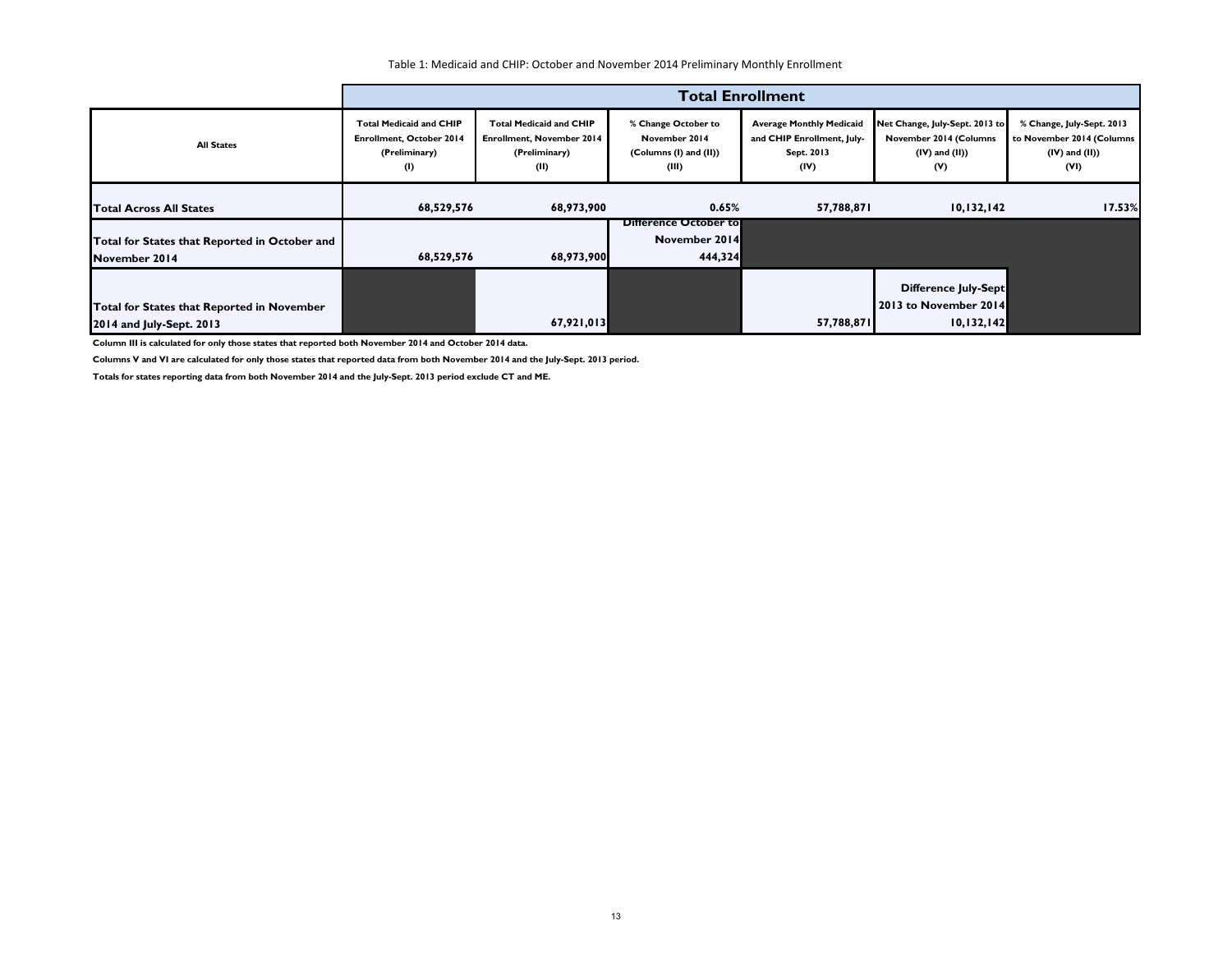Table 2: Medicaid and CHIP: November 2014 Preliminary Monthly Medicaid and CHIP Child Enrollment

'

|                                             |                          |                           |                       |                                           | <b>Enrollment</b>    |                                         |                                                     |                                                                                                                    |
|---------------------------------------------|--------------------------|---------------------------|-----------------------|-------------------------------------------|----------------------|-----------------------------------------|-----------------------------------------------------|--------------------------------------------------------------------------------------------------------------------|
|                                             |                          |                           |                       | <b>Medicaid and CHIP Child Enrollment</b> |                      |                                         | <b>Total Medicaid and</b><br><b>CHIP Enrollment</b> | <b>Medicaid and CHIP Child</b><br>Enrollment as a % of Total<br><b>Enrollment (Columns</b><br>$(VI)$ and $(VII)$ ) |
| <b>State</b>                                | <b>June, 2014</b><br>(1) | <b>July, 2014</b><br>(II) | August, 2014<br>(III) | September, 2014<br>(IV)                   | October, 2014<br>(V) | November, 2014<br>(Preliminary)<br>(VI) | November, 2014<br>(Preliminary)<br>(VII)            | November, 2014<br>(Preliminary)<br>(VIII)                                                                          |
| <b>Alabama</b>                              | 642,844                  | 643,854                   | 647,625               | 642,646                                   | 642,688              | 634,269                                 | 862,690                                             | 73.52%                                                                                                             |
| Alaska                                      | 74,345                   | 73,780                    | 74,251                | 73,706                                    | 74,524               | 72,646                                  | 125,270                                             | 57.99%                                                                                                             |
| Arizona                                     |                          |                           | $\sim$                | $\sim$                                    |                      |                                         | 1,500,272                                           |                                                                                                                    |
| Arkansas                                    |                          |                           | $\sim$                | 431,339                                   | 431,490              | 435,048                                 | 825,246                                             | 52.72%                                                                                                             |
| California                                  |                          |                           |                       | $\sim$ $-$                                |                      |                                         | 11,790,244                                          |                                                                                                                    |
| Colorado                                    | 553,934                  | 559, 112                  | 567,484               | 568,972                                   | 568,093              | 567,831                                 | 1,147,566                                           | 49.48%                                                                                                             |
| Connecticut                                 | 309,332                  | 312,589                   | 317,887               | 319,564                                   | 320,127              | 316,325                                 | 763,836                                             | 41.41%                                                                                                             |
| <b>Delaware</b>                             | 101,729                  | 101,969                   | 101,696               | 101,688                                   | 102,304              | 103,176                                 | 232,532                                             | 44.37%                                                                                                             |
| <b>District of Columbia</b>                 |                          |                           | $\sim$                |                                           |                      |                                         | 255,585                                             |                                                                                                                    |
| Florida                                     | 2,253,690                | 2,263,868                 | 2,267,848             | 2,281,978                                 | 2,279,731            | 2,269,590                               | 3,355,628                                           | 67.64%                                                                                                             |
| Georgia                                     | 1,251,719                | 1,230,907                 | 1,251,603             | 1,250,161                                 | 1,244,512            | 1,217,073                               | 1,732,424                                           | 70.25%                                                                                                             |
| Hawaii                                      | 142,878                  | 141,613                   | 133,176               | 128,654                                   | 131,342              | 132,873                                 | 298,015                                             | 44.59%                                                                                                             |
| Idaho                                       | 189,432                  | 194,637                   | 193,877               | 198,147                                   | 198,704              | 198, 171                                | 285,438                                             | 69.43%                                                                                                             |
| <b>Illinois</b>                             | 1,530,373                | 1,519,492                 | 1,535,988             | 1,525,138                                 | 1,518,476            | 1,494,679                               | 3,064,265                                           | 48.78%                                                                                                             |
| Indiana                                     | 711,794                  | 714,816                   | 714,082               | 717,009                                   | 719,398              | 707,362                                 | 1,199,351                                           | 58.98%                                                                                                             |
| lowa                                        | 290,741                  | 291,099                   | 285,489               | 287,449                                   | 287,255              | 287,046                                 | 570,048                                             | 50.35%                                                                                                             |
| Kansas                                      | 290,028                  | 288,341                   | 287,792               | 285,530                                   | 285,069              | 285,312                                 | 400,586                                             | 71.22%                                                                                                             |
| <b>Kentucky</b>                             | 523,537                  | 506,659                   | 447,179               | 455,689                                   | 460,921              | 457,422                                 | 1,044,953                                           | 43.77%                                                                                                             |
| Louisiana                                   | 739,388                  | 742, 144                  | 748,219               | 750,483                                   | 753,063              | 754,564                                 | 1,050,038                                           | 71.86%                                                                                                             |
| <b>Maine</b>                                | 124,119                  | 123,011                   | 122,648               | 122,451                                   | 122, 143             | 120,993                                 | 289,051                                             | 41.86%                                                                                                             |
| Maryland                                    | 601,851                  | 593,652                   | 598,935               | 603,330                                   | 570,909              | 565,153                                 | 1,085,723                                           | 52.05%                                                                                                             |
| <b>Massachusetts</b>                        | 587,932                  | 588,398                   | 591,415               | 593,800                                   | 597,093              | 608,120                                 | 1,536,421                                           | 39.58%                                                                                                             |
| Michigan                                    | 1,066,526                | 1,064,615                 | 1,017,455             | 1,004,973                                 | 984,534              | 984,481                                 | 2,201,137                                           | 44.73%                                                                                                             |
| Minnesota                                   | 465,467                  | 468,308                   | 483,250               | 487,032                                   | 490,143              | 487,107                                 | 1,174,133                                           | 41.49%                                                                                                             |
| Mississippi                                 | 467,716                  | 472,137                   | 475,354               | 479,218                                   | 482,092              | 480,455                                 | 701,685                                             | 68.47%                                                                                                             |
| <b>Missouri</b>                             | 504,057                  | 508,010                   | 511,724               | 520,779                                   | 533,716              | 540,063                                 | 852,435                                             | 63.36%                                                                                                             |
| Montana                                     | 106, 163                 | 102,252                   | 103,610               | 102,545                                   | 102,869              | 100,948                                 | 161,575                                             | 62.48%                                                                                                             |
| Nebraska                                    | 157,454                  | 157,832                   | 160, 165              | 161,008                                   | 160,854              | 156,249                                 | 234,857                                             | 66.53%                                                                                                             |
| <b>Nevada</b>                               | 269,161                  | 275,337                   | 281,614               | 283,081                                   | 285,364              | 276,856                                 | 550,209                                             | 50.32%                                                                                                             |
| <b>New Hampshire</b>                        | 92,427                   | 93,038                    | 91,866                | 91,944                                    | 91,942               | 91,731                                  | 160,867                                             | 57.02%                                                                                                             |
| <b>New Jersey</b>                           | 781,640                  | 789,130                   | 798,719               | 803,170                                   | 812,669              | 817,006                                 | 1,658,117                                           | 49.27%                                                                                                             |
| <b>New Mexico</b>                           |                          |                           | $\blacksquare$        |                                           |                      |                                         | 743,058                                             |                                                                                                                    |
| <b>New York</b>                             | 2,370,481                | 2,380,653                 | 2,387,386             | 2,390,927                                 | 2,386,591            | 2,373,786                               | 6,196,263                                           | 38.31%                                                                                                             |
| <b>North Carolina</b>                       | 1,118,773                | 1,189,159                 | 1,179,363             | 1,209,053                                 | 1,199,317            | 1,235,442                               | 1,791,054                                           | 68.98%                                                                                                             |
| <b>North Dakota</b>                         |                          | 40,073                    | 40,134                | 40,050                                    | 40,253               | 40,047                                  | 82,253                                              | 48.69%                                                                                                             |
| Ohio                                        | 1,208,772                | 1,222,720                 | 1,230,096             | 1,239,342                                 | 1,256,684            | 1,264,617                               | 2,867,859                                           | 44.10%                                                                                                             |
| <b>Oklahoma</b>                             | 506,175                  | 511,283                   | 515,794               | 517,141                                   | 519,968              | 519,185                                 | 808,973                                             | 64.18%                                                                                                             |
| Oregon                                      | 431,745                  | 435,087                   | 438,143               | 441,632                                   | 445,910              | 414,868                                 | 986,109                                             | 42.07%                                                                                                             |
| Pennsylvania                                | 1,266,100                | 1,274,385                 | 1,275,437             | 1,287,139                                 | 1,289,774            | 1,275,619                               | 2,388,054                                           | 53.42%                                                                                                             |
| <b>Rhode Island</b>                         | 104,449                  | 105,785                   | 106,484               | 105,240                                   | 105,304              | 108,178                                 | 261,559                                             | 41.36%                                                                                                             |
| South Carolina                              | 614,297                  | 623,160                   | 630,373               | 634,877                                   | 636,904              | 626,941                                 | 880,610                                             | 71.19%                                                                                                             |
| <b>South Dakota</b>                         | 78,884                   | 78,989                    | 78,821                | 78,708                                    | 78,903               | 79,054                                  | 116,333                                             | 67.95%                                                                                                             |
| Tennessee                                   | $\sim$                   | $\sim$                    | $\sim$                | $\sim$                                    |                      |                                         | 1,402,357                                           |                                                                                                                    |
| Texas                                       | 3,324,633                | 3,358,478                 | 3,384,078             | 3,447,054                                 | 3,475,401            | 3,445,988                               | 4,669,995                                           | 73.79%                                                                                                             |
| <b>Utah</b>                                 | 204,351                  | 210,319                   | 210,702               | 204,271                                   | 210,620              | 204,507                                 | 291,763                                             | 70.09%                                                                                                             |
| Vermont                                     | 61,250                   | 71,455                    | 68,863                | 67,159                                    |                      |                                         | 214,654                                             |                                                                                                                    |
| Virginia                                    | 644,756                  | 639,407                   | 637,902               | 634,163                                   | 640,670              | 637,163                                 | 937,818                                             | 67.94%                                                                                                             |
| Washington                                  | 746,462                  | 745,929                   | 748,198               | 756,092                                   | 756,488              | 751,642                                 | 1,600,061                                           | 46.98%                                                                                                             |
| <b>West Virginia</b>                        | 209,888                  | 209,881                   | 212,589               | 209,920                                   | 208,552              | 207,646                                 | 523,254                                             | 39.68%                                                                                                             |
| Wisconsin                                   |                          | 44,850                    |                       | 491,362                                   | 491,325              | 488,148                                 | 1,031,888                                           | 47.31%                                                                                                             |
| <b>Wyoming</b>                              | 44,455                   |                           | 44,528                | 46,812                                    | 46,992               | 46,135                                  | 69,788                                              | 66.11%                                                                                                             |
| <b>Total For All States</b>                 | 27,765,748               | 27,962,213                | 27,999,842            | 29,072,426                                | 29,041,681           | 28,881,515                              | 68,973,900                                          | 54.42%                                                                                                             |
| <b>Number of States</b><br><b>Reporting</b> | 43                       | 44                        | 44                    | 46                                        | 45                   | 45                                      | 51                                                  | 45                                                                                                                 |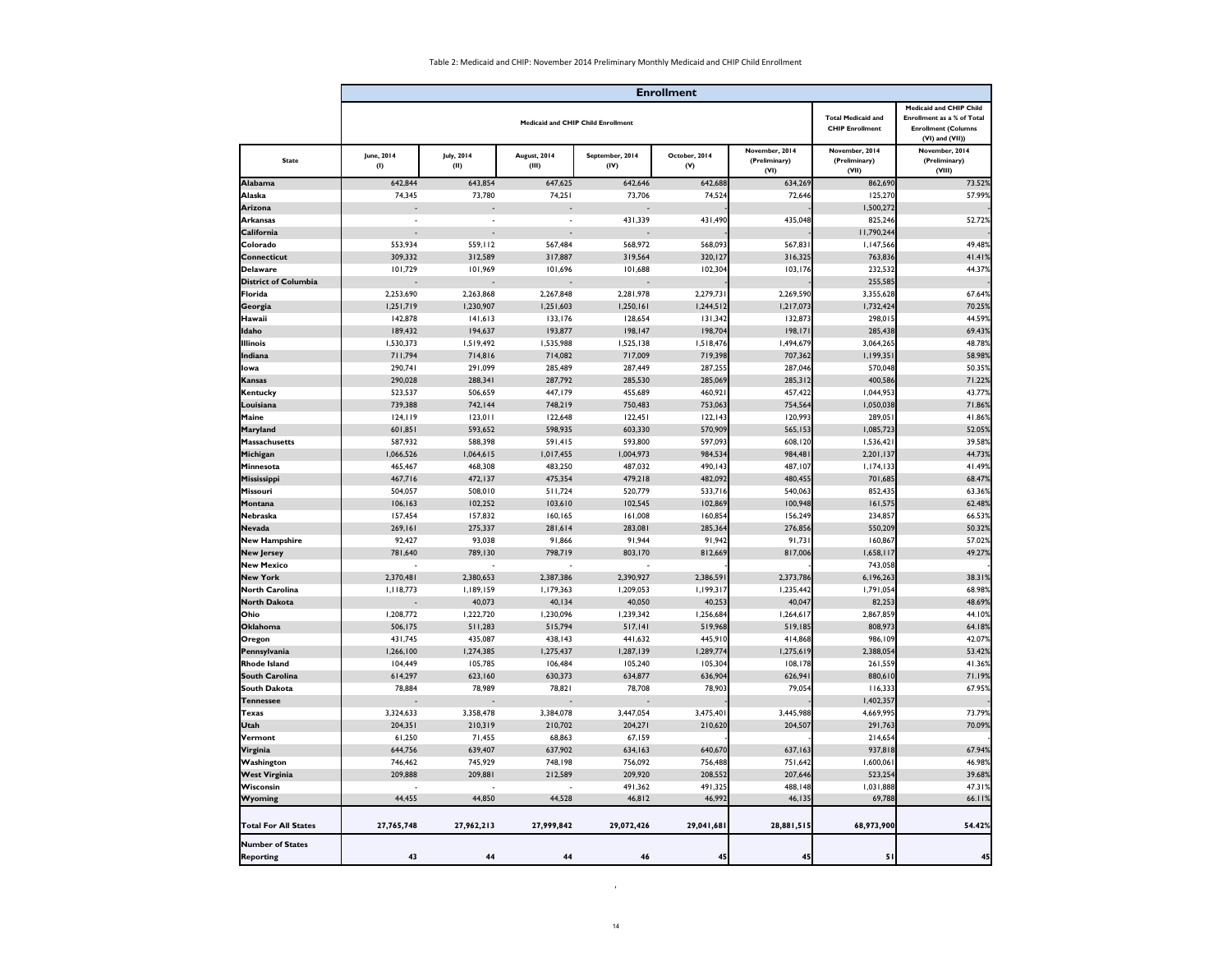'

**For general notes on enrollment data, see Table 1: Medicaid and CHIP: October and November 2014 Preliminary Monthly Enrollment (-)=State has not reported data or data submitted was incomplete.**

| Iowa                  | $(I)$ - $(VI)$  | Data are preliminary.                                                                                       |
|-----------------------|-----------------|-------------------------------------------------------------------------------------------------------------|
| Kentucky              | $(I)$ - $(V)$   | Corrected.                                                                                                  |
| Maryland              | $(I)-(II)$      | Includes limited benefit dual eligible individuals (unlike columns (III) - (VII)). All data is preliminary. |
| <b>New York</b>       | $(I)$ - $(VII)$ | Includes estimated retroactive enrollment.                                                                  |
| <b>North Carolina</b> | (I)             | Includes limited benefit populations (unlike columns (II)-(VII)).                                           |

**Column VIII is calculated for only those states that reported both November 2014 child enrollment data and November 2014 Total Medicaid and CHIP enrollment data .**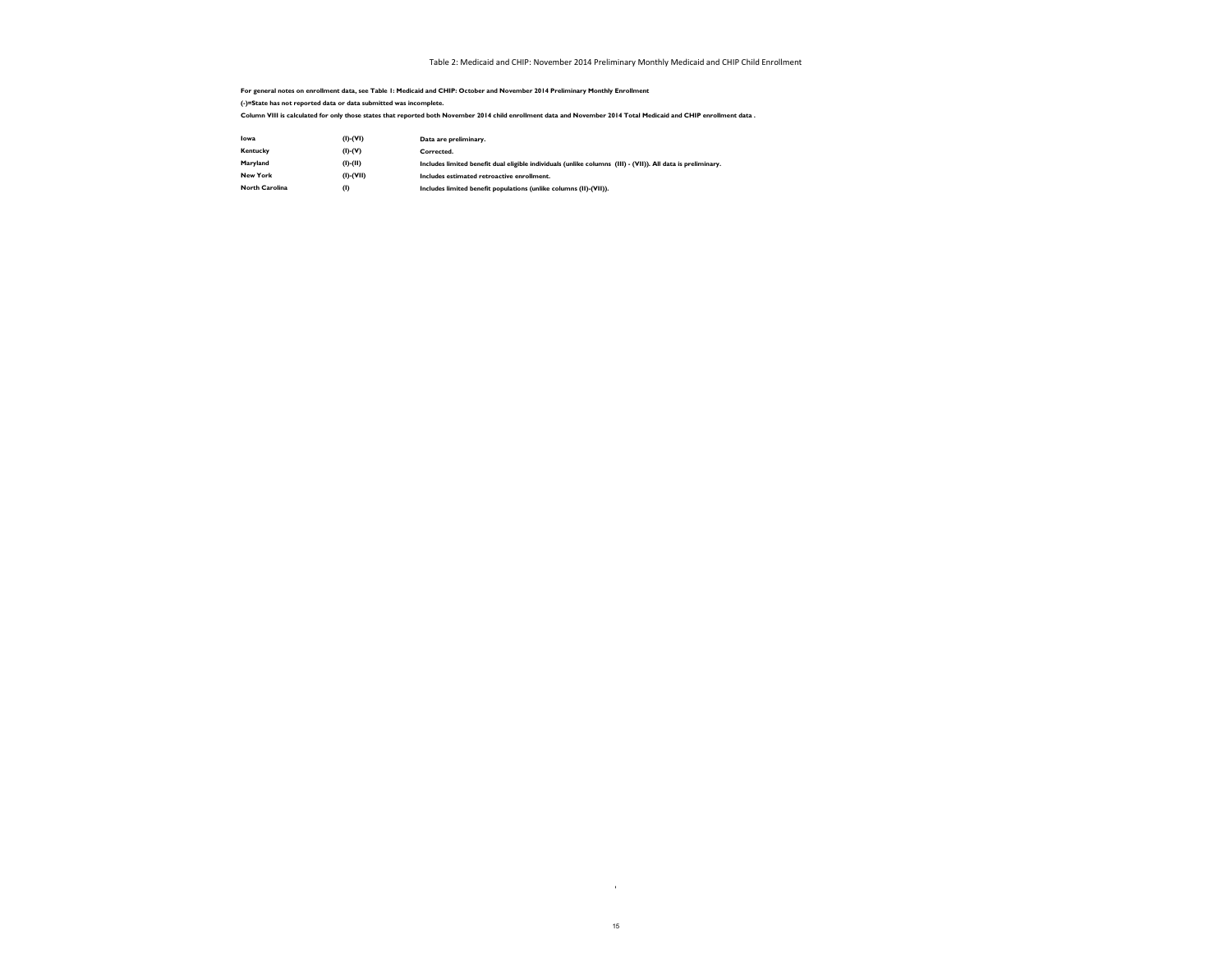|                                                       |                  |                                                                                                                        | <b>Determinations</b>                                                                                                                            |                                                                                                                                            |                                                                                                                                 |                                                                                   |                                                                                                                                                    |                                                                                        |                                                                                 |
|-------------------------------------------------------|------------------|------------------------------------------------------------------------------------------------------------------------|--------------------------------------------------------------------------------------------------------------------------------------------------|--------------------------------------------------------------------------------------------------------------------------------------------|---------------------------------------------------------------------------------------------------------------------------------|-----------------------------------------------------------------------------------|----------------------------------------------------------------------------------------------------------------------------------------------------|----------------------------------------------------------------------------------------|---------------------------------------------------------------------------------|
| <b>States Expanding Medicaid</b>                      | Marketplace Type | <b>New Applications</b><br>Submitted to Medicaid and<br><b>CHIP Agencies, November</b><br>2014<br>(Preliminary)<br>(1) | <b>Applications for Financial</b><br><b>Assistance Submitted to</b><br>the State Based<br>Marketplace, November<br>2014<br>(Preliminary)<br>(II) | <b>Total Applications for</b><br><b>Financial Assistance</b><br><b>Submitted at State Level</b><br>November 2014<br>(Preliminary)<br>(III) | <b>Total Applications for</b><br><b>Financial Assistance</b><br>Submitted at State Level,<br>October 2014 (Preliminary)<br>(IV) | % Change October 2014 to<br>November 2014 (Columns<br>$(IV)$ and $(III)$ )<br>(V) | <b>Individuals Determined</b><br><b>Eligible for Medicaid at</b><br>Application, November 2014 Application, November 2014<br>(Preliminary)<br>(VI) | <b>Individuals Determined</b><br><b>Eligible for CHIP at</b><br>(Preliminary)<br>(VII) | <b>Total New</b><br>Determinations, November<br>2014<br>(Preliminary)<br>(VIII) |
| Arizona                                               | <b>FFM</b>       | 112,419                                                                                                                | N/A                                                                                                                                              | 112,419                                                                                                                                    | 120,403                                                                                                                         | $-6.63%$                                                                          | 54,055                                                                                                                                             | $\overline{\phantom{a}}$                                                               | 54,055                                                                          |
| <b>Arkansas</b>                                       | Partnership      | 20,035                                                                                                                 | N/A                                                                                                                                              | 20,035                                                                                                                                     | 31,252                                                                                                                          | -35.89%                                                                           | 14,982                                                                                                                                             | $\blacksquare$                                                                         | 14,982                                                                          |
| California                                            | SBM              | 117,102                                                                                                                | 218,146                                                                                                                                          | 335,248                                                                                                                                    | 456,000                                                                                                                         | $-26.48%$                                                                         | 370,922                                                                                                                                            | $\sim$                                                                                 | 370,922                                                                         |
| Colorado                                              | SBM              | 19,149                                                                                                                 | 11,302                                                                                                                                           | 30,451                                                                                                                                     | 23,257                                                                                                                          | 30.93%                                                                            | 22,509                                                                                                                                             | 837                                                                                    | 23,346                                                                          |
| <b>Connecticut</b>                                    | SBM              | 12,785                                                                                                                 | 20,380                                                                                                                                           | 33,165                                                                                                                                     | 23,606                                                                                                                          | 40.49%                                                                            | 19,071                                                                                                                                             |                                                                                        | 19,071                                                                          |
| Delaware                                              | Partnership      | 3,185                                                                                                                  | N/A                                                                                                                                              | 3,185                                                                                                                                      | 2,940                                                                                                                           | 8.33%                                                                             | 1,484                                                                                                                                              | 63                                                                                     | 1,547                                                                           |
| <b>District of Columbia</b>                           | SBM              | 4,058                                                                                                                  | 1,421                                                                                                                                            | 5,479                                                                                                                                      | 6,402                                                                                                                           | $-14.42%$                                                                         | 4,452                                                                                                                                              | $\sim$                                                                                 | 4,452                                                                           |
| Hawaii                                                | SBM              | 7,159                                                                                                                  | $\blacksquare$                                                                                                                                   | 7,159                                                                                                                                      | 7,320                                                                                                                           | $-2.20%$                                                                          | 7,432                                                                                                                                              | 432                                                                                    | 7,864                                                                           |
| <b>Illinois</b>                                       | Partnership      | 75,322                                                                                                                 | N/A                                                                                                                                              | 75,322                                                                                                                                     | 74,633                                                                                                                          | 0.92%                                                                             | 50,299                                                                                                                                             | 14,916                                                                                 | 65,215                                                                          |
| Indiana <sup>^</sup>                                  | <b>FFM</b>       | 63,653                                                                                                                 | N/A                                                                                                                                              | 63,653                                                                                                                                     | 78,579                                                                                                                          | $-18.99%$                                                                         | 24,677                                                                                                                                             | 2,075                                                                                  | 26,752                                                                          |
| lowa                                                  | Partnership      | 20,299                                                                                                                 | N/A                                                                                                                                              | 20,299                                                                                                                                     | 23,000                                                                                                                          | $-11.74%$                                                                         | 56,685                                                                                                                                             | $\overline{\phantom{a}}$                                                               | 56,685                                                                          |
| Kentucky                                              | SBM              | 8,139                                                                                                                  | 21,233                                                                                                                                           | 29,372                                                                                                                                     | 29,181                                                                                                                          | 0.65%                                                                             | 121,891                                                                                                                                            | 4,442                                                                                  | 126,333                                                                         |
| <b>Maryland</b>                                       | SBM              | 31,484                                                                                                                 | 19,316                                                                                                                                           | 50,800                                                                                                                                     | 52,898                                                                                                                          | $-3.97%$                                                                          | 25,267                                                                                                                                             | 2,361                                                                                  | 27,628                                                                          |
| Massachusetts                                         | SBM              | 32,998                                                                                                                 | 50,843                                                                                                                                           | 83,841                                                                                                                                     | 28,134                                                                                                                          | 198.01%                                                                           |                                                                                                                                                    |                                                                                        |                                                                                 |
| Michigan                                              | Partnership      | 97,470                                                                                                                 | N/A                                                                                                                                              | 97,470                                                                                                                                     | 90,019                                                                                                                          | 8.28%                                                                             | 87,300                                                                                                                                             | 6,666                                                                                  | 93,966                                                                          |
| Minnesota                                             | SBM              | 19,080                                                                                                                 | $\sim$                                                                                                                                           | 19,080                                                                                                                                     | 16, 104                                                                                                                         | 18.48%                                                                            | 16,217                                                                                                                                             |                                                                                        | 16,217                                                                          |
| <b>Nevada</b>                                         | SBM **           | 13,649                                                                                                                 | $\overline{\phantom{a}}$                                                                                                                         | 13,649                                                                                                                                     | 12,216                                                                                                                          | 11.73%                                                                            | 7,796                                                                                                                                              | 23                                                                                     | 7,819                                                                           |
| <b>New Hampshire</b>                                  | Partnership      | 4,063                                                                                                                  | N/A                                                                                                                                              | 4,063                                                                                                                                      | 4,315                                                                                                                           | $-5.84%$                                                                          | 4,602                                                                                                                                              | 182                                                                                    | 4,784                                                                           |
| <b>New Jersey</b>                                     | <b>FFM</b>       | 30,404                                                                                                                 | N/A                                                                                                                                              | 30,404                                                                                                                                     | 33,297                                                                                                                          | $-8.69%$                                                                          | 5,798                                                                                                                                              | 2,404                                                                                  | 8,202                                                                           |
| <b>New Mexico</b>                                     | SBM **           | $\blacksquare$                                                                                                         | N/A                                                                                                                                              |                                                                                                                                            | 33,390                                                                                                                          |                                                                                   |                                                                                                                                                    |                                                                                        |                                                                                 |
| <b>New York</b>                                       | SBM              | $\sim$                                                                                                                 | 709,565                                                                                                                                          | 709,565                                                                                                                                    | 211,883                                                                                                                         | 234.89%                                                                           | 140,677                                                                                                                                            | 10,150                                                                                 | 150,827                                                                         |
| North Dakota                                          | <b>FFM</b>       |                                                                                                                        | N/A                                                                                                                                              |                                                                                                                                            |                                                                                                                                 |                                                                                   | 6, 613                                                                                                                                             | 221                                                                                    | 6,834                                                                           |
| Ohio                                                  | Plan Management  | 133,095                                                                                                                | N/A                                                                                                                                              | 133,095                                                                                                                                    | 165,735                                                                                                                         | $-19.69%$                                                                         | 89,973                                                                                                                                             | $\sim$                                                                                 | 89,973                                                                          |
| Oregon                                                | SBM **           | 510                                                                                                                    | 20,309                                                                                                                                           | 20,819                                                                                                                                     | 19,216                                                                                                                          | 8.34%                                                                             | 33,241                                                                                                                                             |                                                                                        | 33,241                                                                          |
| Pennsylvania*                                         | <b>FFM</b>       | 150,360                                                                                                                | N/A                                                                                                                                              | 150,360                                                                                                                                    | 185,258                                                                                                                         | $-18.84%$                                                                         | 43,607                                                                                                                                             | 5,588                                                                                  | 49,195                                                                          |
| <b>Rhode Island</b>                                   | SBM              |                                                                                                                        |                                                                                                                                                  |                                                                                                                                            | 9,650                                                                                                                           |                                                                                   | 15,592                                                                                                                                             | 2,023                                                                                  | 17,615                                                                          |
| Vermont                                               | SBM              | 3,958                                                                                                                  | $\sim$                                                                                                                                           | 3,958                                                                                                                                      | 7,857                                                                                                                           | $-49.62%$                                                                         | 1,278                                                                                                                                              | $\overline{\phantom{a}}$                                                               | 1,278                                                                           |
| Washington                                            | SBM              | 135,302                                                                                                                | $\blacksquare$                                                                                                                                   | 135,302                                                                                                                                    | 109,005                                                                                                                         | 24.12%                                                                            | 49,825                                                                                                                                             | 2,340                                                                                  | 52,165                                                                          |
| <b>West Virginia</b>                                  | Partnership      | 21,091                                                                                                                 | N/A                                                                                                                                              | 21,091                                                                                                                                     | 25,015                                                                                                                          | $-15.69%$                                                                         | 12,668                                                                                                                                             | 702                                                                                    | 13,370                                                                          |
| <b>Subtotal for All States Expanding Medicaid</b>     |                  | 1,136,769                                                                                                              | 1,072,515                                                                                                                                        | 2,209,284                                                                                                                                  | 1,880,565                                                                                                                       | 20.23%                                                                            | 1,288,913                                                                                                                                          | 55,425                                                                                 | 1,344,338                                                                       |
| Subtotal for All States with Expansions in Effect and |                  |                                                                                                                        |                                                                                                                                                  |                                                                                                                                            |                                                                                                                                 |                                                                                   |                                                                                                                                                    |                                                                                        |                                                                                 |
| Providing Coverage in Reporting Month <sup>^*</sup>   |                  | 922,756                                                                                                                | 1,072,515                                                                                                                                        | 1,995,271                                                                                                                                  | 1,616,728                                                                                                                       | 26.79%                                                                            | 1,220,629                                                                                                                                          | 47,762                                                                                 | 1,268,391                                                                       |
| <b>Subtotal for States Expanding Medicaid that</b>    |                  |                                                                                                                        |                                                                                                                                                  |                                                                                                                                            |                                                                                                                                 | <b>Difference October to</b><br>November 2014                                     |                                                                                                                                                    |                                                                                        |                                                                                 |
| Reported in October and Nov 2014                      |                  |                                                                                                                        |                                                                                                                                                  | 2,209,284                                                                                                                                  | 1,837,525                                                                                                                       | 371,759                                                                           |                                                                                                                                                    |                                                                                        |                                                                                 |

**\*\*= The state's Marketplace uses the FFM's information technology platform for eligibility and enrollment functions (the FFM makes either assessments or determinations of Medicaid and CHIP eligibility).**

**(-)=state has not reported data except as noted below.**

**Column V is calculated for only those states that reported October and November 2014 Applications data (subtotals exclude ND, NM, RI).**

**Partnership, Plan Management, FFM/SBM-SHOP are all types of FFMs.**

**because its expansion is not implemented as of November 2014. \*=Pennsylvania's requested effective date for implementing the expansion is January 1, 2015. PA is not included in the "Subtotal for All States with Expansions in Effect and Providing Coverage in Reporting Month"**

**† Reported value is less than 10, excluded from data set to ensure privacy.**

**^=Indiana's effective date for implementing the expansion is February 1, 2015. IN is not included in the "Subtotal for All States with Expansions in Effect and Providing Coverage in Reporting Month"**

**because its expansion is not implemented as of November 2014.**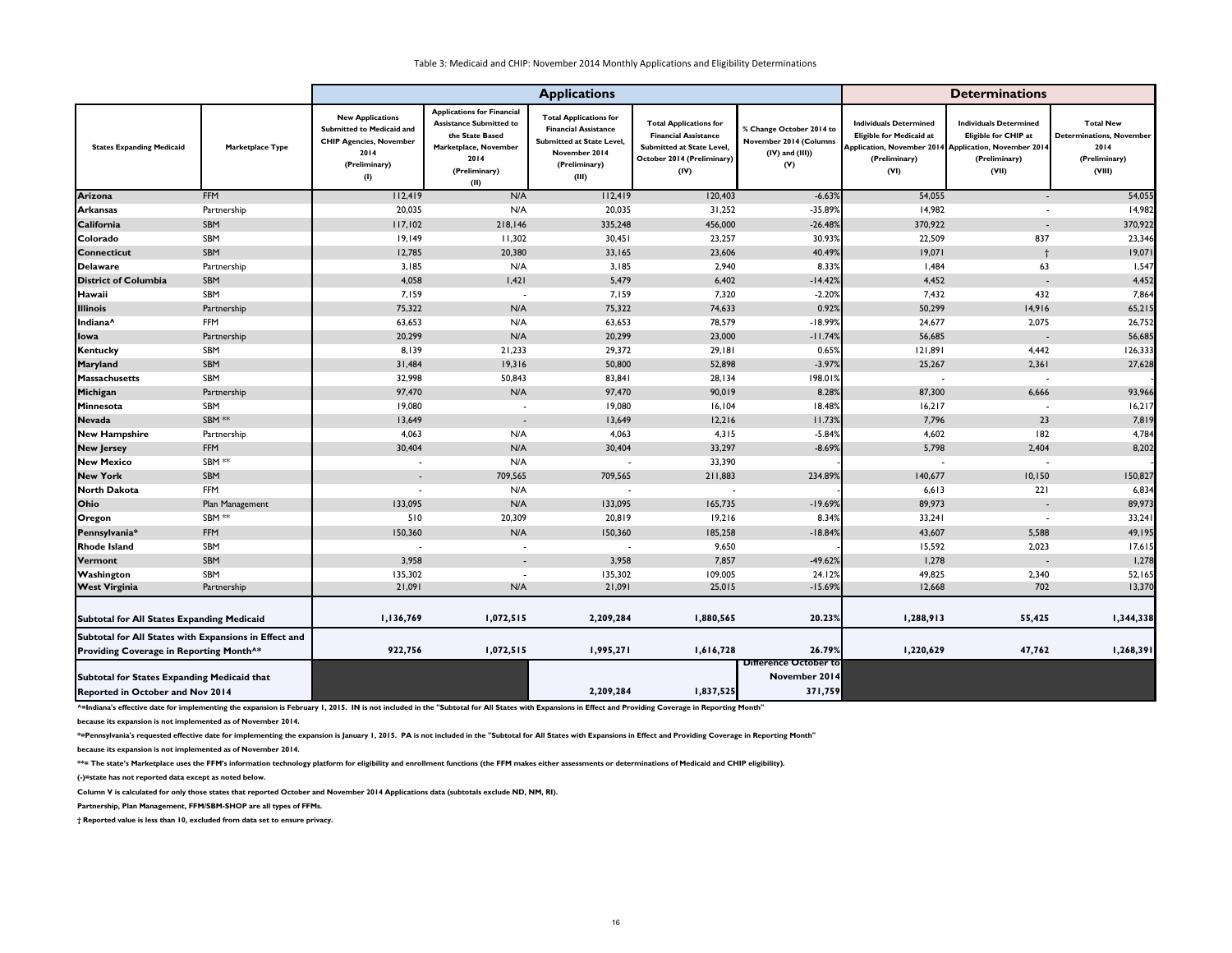| <b>Arkansas</b>             | (VI)                       | <b>Includes CHIP.</b>                                                                                                                     |
|-----------------------------|----------------------------|-------------------------------------------------------------------------------------------------------------------------------------------|
| California                  | $\left( \mathsf{I}\right)$ | Reflects primarily newly-determined and likely eligible Medicaid applicants,                                                              |
| California                  |                            | as well as some ongoing caseload activity conducted via the state's health exchange automation system.                                    |
| California                  | (II)                       | Includes applications to SBM that did not request financial assistance.                                                                   |
| California                  | (IV)                       | Reflects primarily newly-determined and likely eligible Medicaid applicants,                                                              |
| California                  |                            | as well as some ongoing caseload activity conducted via the state's health exchange automation system.                                    |
| California                  | (VI)                       | Includes 22,235 individuals eligible via targeted enrollment strategy.                                                                    |
| California                  |                            | Reflects primarily newly-determined and likely eligible Medicaid applicants                                                               |
| California                  |                            | as well as some ongoing caseload activity conducted via the state's health exchange automation system.                                    |
| Colorado                    | (1)                        | State Medicaid agency hosts SBM portal; number includes all applications for insurance affordability programs.                            |
| <b>Connecticut</b>          | (I), (III), (IV)           | Data may include some duplication of applications between Medicaid and CHIP.                                                              |
| <b>Connecticut</b>          | (VI)                       | Count is of households, not individuals.                                                                                                  |
| <b>District of Columbia</b> | (III)                      | The count of applications received by the Medicaid agency and the state based marketplace may overlap; total may contain some duplicates. |
| <b>District of Columbia</b> | (VI)                       | Includes all determinations (e.g., renewals); includes CHIP.                                                                              |
| Hawaii                      | (1)                        | Number includes all applications for insurance affordability programs.                                                                    |
| Iowa                        | (I), (III), (IV)           | Data are preliminary.                                                                                                                     |
| Iowa                        | (VI), (VII), (VIII)        | Data are preliminary.                                                                                                                     |
| Iowa                        | (VI)                       | Includes renewals.                                                                                                                        |
| Iowa                        | (VII)                      | Includes renewals.                                                                                                                        |
| Maryland                    | (II)                       | Includes State Medicaid Agency data and SBM data from 11/1 - 11/30.                                                                       |
| Maryland                    | (II), (III), (IV)          | Includes all applications not only those requesting financial assistance.                                                                 |
| Maryland                    | (VI)                       | Count is of households, not individuals. Includes State Medicaid Agency data and SBM data from 11/1 - 11/30.                              |
| Maryland                    | (VII)                      | Count is of households, not individuals. Includes State Medicaid Agency data and SBM data from 11/1 - 11/30.                              |
| Maryland                    | (VIII)                     | Count is of households, not individuals. Includes State Medicaid Agency data and SBM data from 11/1 - 11/30.                              |
| Michigan                    | (VI)                       | Includes renewals.                                                                                                                        |
| Michigan                    | (VII)                      | Includes renewals.                                                                                                                        |
| Minnesota                   | (I), (III), (IV)           | Count is of persons applying, not applications. Does not include applications to the new eligibility and enrollment system.               |
| Minnesota                   | (VI)                       | <b>Includes CHIP.</b>                                                                                                                     |
| Nevada                      | (I), (III), (IV)           | Includes renewals.                                                                                                                        |
| Nevada                      | (VI)                       | Count is of households, not individuals. Includes renewals.                                                                               |
| <b>New Hampshire</b>        | (VI)                       | Data is derived by considering prior coverage.                                                                                            |
| <b>New Jersey</b>           | (I), (III), (IV)           | Includes applications received at county welfare agencies.                                                                                |
| <b>New Jersey</b>           | (VI), (VII), (VIII)        | Does not include all eligibility determinations; county welfare agencies determinations are not included in this data.                    |
| <b>New Mexico</b>           | (IV)                       | Includes renewals.                                                                                                                        |
| <b>New York</b>             | (III)                      | Includes renewals (unlike column (IV)).                                                                                                   |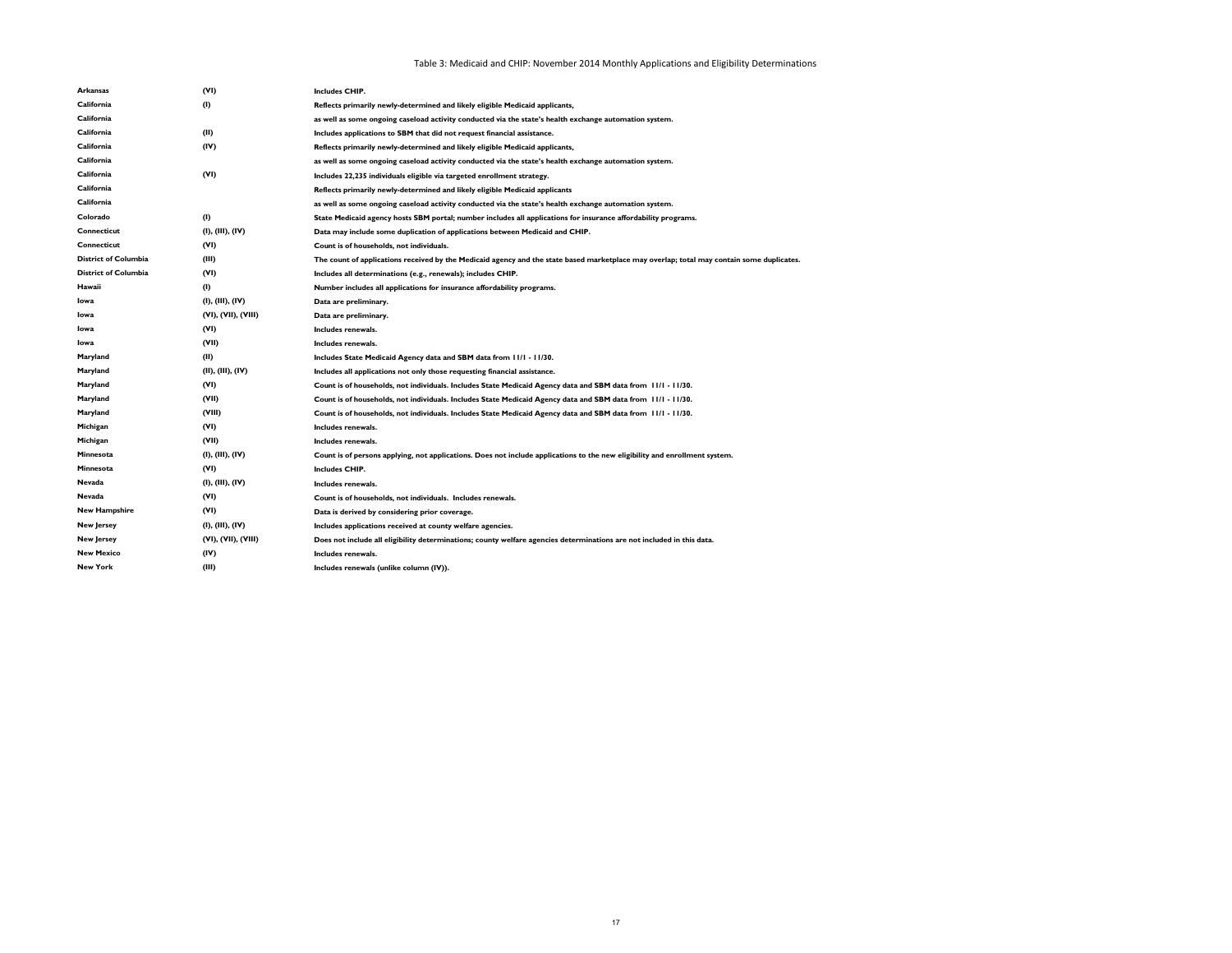| <b>New York</b>     | (VI)             | Data are preliminary.                                                                                |
|---------------------|------------------|------------------------------------------------------------------------------------------------------|
| <b>New York</b>     | (VII)            | Data are preliminary.                                                                                |
| <b>New York</b>     | (VIII)           | Data are preliminary.                                                                                |
| Ohio                | (I), (III), (IV) | Includes renewals. May include some applications only for other benefits, not for Medicaid and CHIP. |
| Ohio                | (VI)             | <b>Includes CHIP.</b>                                                                                |
| Ohio                | (VI), (VIII)     | Includes renewals                                                                                    |
| Oregon              | (IV)             | Updated to remove renewals.                                                                          |
| Oregon              | (VI)             | Count is of households, not individuals; includes CHIP.                                              |
| Oregon              |                  | Includes 91 individuals determined eligible via Targeted Enrollment Strategy.                        |
| Oregon              |                  | Includes MAGI populations only.                                                                      |
| Oregon              | (VI), (VIII)     | Includes MAGI populations only.                                                                      |
| Pennsylvania        | (I), (III), (IV) | Includes renewals.                                                                                   |
| Pennsylvania        | (VI), (VIII)     | Includes renewals.                                                                                   |
| <b>Rhode Island</b> | (1)              | Includes applications submitted to SBM.                                                              |
| <b>Rhode Island</b> | (I), (III)       | Applications include delayed renewals being transitioned into the new eligibility system.            |
| <b>Rhode Island</b> | (I), (III), (IV) | Does not include applications in legacy system for certain non-MAGI populations.                     |
| <b>Rhode Island</b> | (VI)             | Includes only determinations through new MAGI system. Includes renewals.                             |
| <b>Rhode Island</b> | (VII)            | Includes only determinations through new MAGI system. Includes renewals.                             |
| Vermont             | (VI)             | Includes renewals.                                                                                   |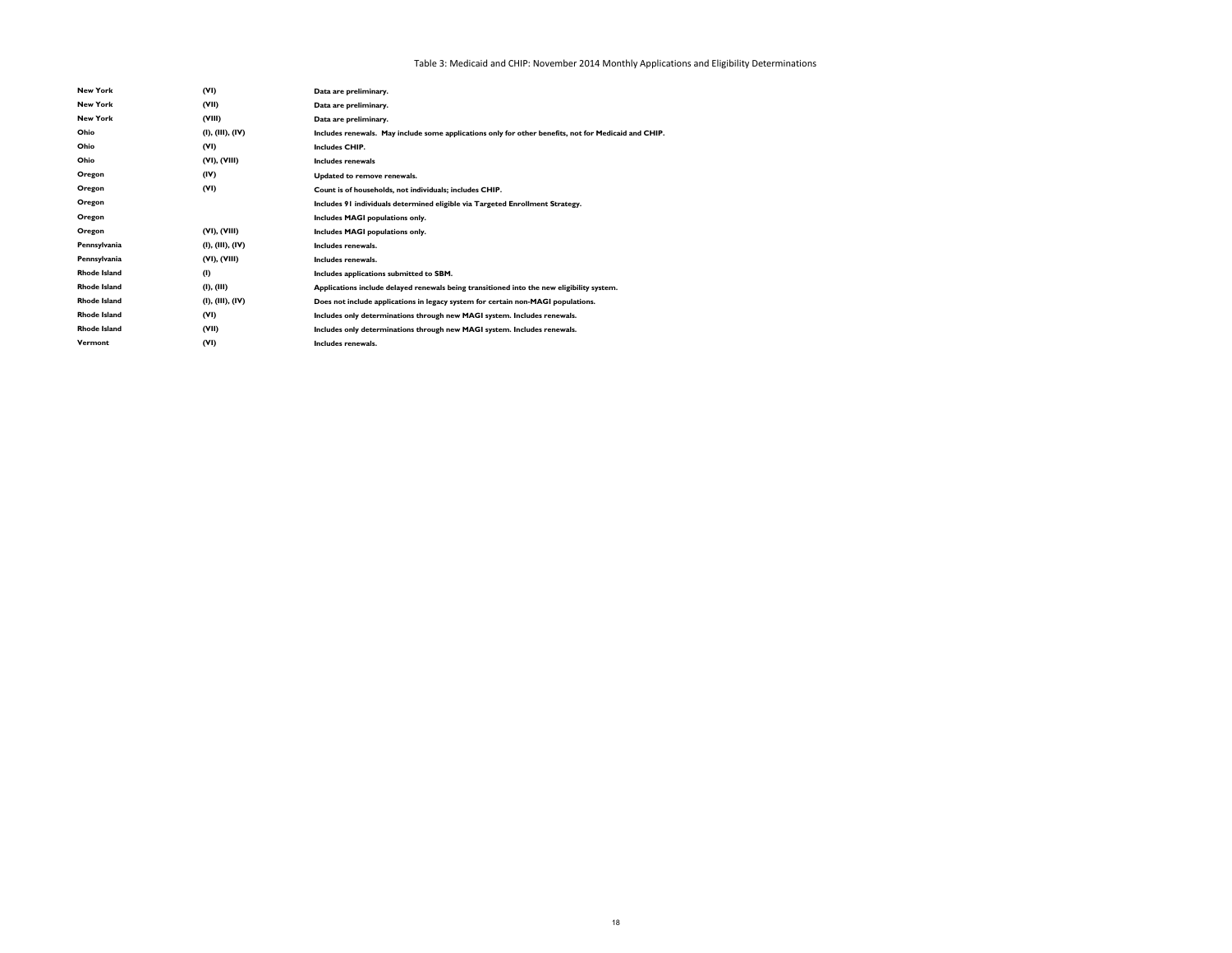|                                                                                          |                  |                                                                                                                        |                                                                                                                                                  | <b>Applications</b>                                                                                                                         |                                                                                                                                 |                                                                                   |                                                                                                                                                    | <b>Determinations</b>                                                           |                                                                                        |
|------------------------------------------------------------------------------------------|------------------|------------------------------------------------------------------------------------------------------------------------|--------------------------------------------------------------------------------------------------------------------------------------------------|---------------------------------------------------------------------------------------------------------------------------------------------|---------------------------------------------------------------------------------------------------------------------------------|-----------------------------------------------------------------------------------|----------------------------------------------------------------------------------------------------------------------------------------------------|---------------------------------------------------------------------------------|----------------------------------------------------------------------------------------|
| <b>States Not Expanding Medicaid</b>                                                     | Marketplace Type | <b>New Applications</b><br>Submitted to Medicaid and<br><b>CHIP Agencies, November</b><br>2014<br>(Preliminary)<br>(1) | <b>Applications for Financial</b><br><b>Assistance Submitted to</b><br>the State Based<br>Marketplace, November<br>2014<br>(Preliminary)<br>(II) | <b>Total Applications for</b><br><b>Financial Assistance</b><br><b>Submitted at State Level,</b><br>November 2014<br>(Preliminary)<br>(III) | <b>Total Applications for</b><br><b>Financial Assistance</b><br>Submitted at State Level,<br>October 2014 (Preliminary)<br>(IV) | % Change October 2014 to<br>November 2014 (Columns<br>$(IV)$ and $(III)$ )<br>(V) | <b>Individuals Determined</b><br><b>Eligible for Medicaid at</b><br>Application, November 2014 Application, November 2014<br>(Preliminary)<br>(VI) | <b>Individuals Determined</b><br>Eligible for CHIP at<br>(Preliminary)<br>(VII) | <b>Total New</b><br><b>Determinations, November</b><br>2014<br>(Preliminary)<br>(VIII) |
| <b>Alabama</b>                                                                           | <b>FFM</b>       | 14,793                                                                                                                 | N/A                                                                                                                                              | 14,793                                                                                                                                      | 19,076                                                                                                                          | $-22.45%$                                                                         | 20,218                                                                                                                                             | 638                                                                             | 20,856                                                                                 |
| Alaska                                                                                   | <b>FFM</b>       | 3,579                                                                                                                  | N/A                                                                                                                                              | 3,579                                                                                                                                       | 5,004                                                                                                                           | $-28.48%$                                                                         | 7,543                                                                                                                                              |                                                                                 | 7,543                                                                                  |
| Florida                                                                                  | <b>FFM</b>       | 273,497                                                                                                                | N/A                                                                                                                                              | 273,497                                                                                                                                     | 349,156                                                                                                                         | $-21.67%$                                                                         | 98,008                                                                                                                                             | 16,878                                                                          | 114,886                                                                                |
| Georgia                                                                                  | <b>FFM</b>       | 154,472                                                                                                                | N/A                                                                                                                                              | 154,472                                                                                                                                     | 91,070                                                                                                                          | 69.62%                                                                            | 38,083                                                                                                                                             | 698                                                                             | 38,781                                                                                 |
| Idaho                                                                                    | SBM              | 6,695                                                                                                                  | N/A                                                                                                                                              | 6,695                                                                                                                                       | 4,468                                                                                                                           | 49.84%                                                                            | 6,412                                                                                                                                              | 579                                                                             | 6,991                                                                                  |
| <b>Kansas</b>                                                                            | Plan Management  | 7,129                                                                                                                  | N/A                                                                                                                                              | 7,129                                                                                                                                       | 8,555                                                                                                                           | $-16.67%$                                                                         | 6,077                                                                                                                                              | 630                                                                             | 6,707                                                                                  |
| Louisiana                                                                                | <b>FFM</b>       | 22,104                                                                                                                 | N/A                                                                                                                                              | 22,104                                                                                                                                      | 27,341                                                                                                                          | $-19.15%$                                                                         | 18,676                                                                                                                                             | 877                                                                             | 19,553                                                                                 |
| Maine                                                                                    | Plan Management  | 959                                                                                                                    | N/A                                                                                                                                              | 959                                                                                                                                         | 1,486                                                                                                                           | $-35.46%$                                                                         | 10,916                                                                                                                                             | 217                                                                             | 11,133                                                                                 |
| Mississippi                                                                              | FFM/SBM-SHOP     | 16,996                                                                                                                 | N/A                                                                                                                                              | 16,996                                                                                                                                      | 20,202                                                                                                                          | $-15.87%$                                                                         | 9,751                                                                                                                                              | 313                                                                             | 10,064                                                                                 |
| Missouri                                                                                 | <b>FFM</b>       | 27,104                                                                                                                 | N/A                                                                                                                                              | 27,104                                                                                                                                      | 30,591                                                                                                                          | $-11.40%$                                                                         | 15,965                                                                                                                                             | $\overline{\phantom{a}}$                                                        | 15,965                                                                                 |
| Montana                                                                                  | Plan Management  | 2,952                                                                                                                  | N/A                                                                                                                                              | 2,952                                                                                                                                       | 3,500                                                                                                                           | $-15.66%$                                                                         | 2,401                                                                                                                                              | 310                                                                             | 2,711                                                                                  |
| Nebraska                                                                                 | Plan Management  | 7,118                                                                                                                  | N/A                                                                                                                                              | 7,118                                                                                                                                       | 7,281                                                                                                                           | $-2.24%$                                                                          | 6,962                                                                                                                                              | 718                                                                             | 7,680                                                                                  |
| <b>North Carolina</b>                                                                    | <b>FFM</b>       | 63,485                                                                                                                 | N/A                                                                                                                                              | 63,485                                                                                                                                      | 76,574                                                                                                                          | $-17.09%$                                                                         | 106,937                                                                                                                                            | 7,465                                                                           | 114,402                                                                                |
| <b>Oklahoma</b>                                                                          | <b>FFM</b>       | 34,682                                                                                                                 | N/A                                                                                                                                              | 34,682                                                                                                                                      | 29,570                                                                                                                          | 17.29%                                                                            | 31,300                                                                                                                                             | 3,800                                                                           | 35,100                                                                                 |
| <b>South Carolina</b>                                                                    | <b>FFM</b>       | 17,682                                                                                                                 | N/A                                                                                                                                              | 17,682                                                                                                                                      | 25,183                                                                                                                          | $-29.79%$                                                                         | $\sim$                                                                                                                                             | $\sim$                                                                          |                                                                                        |
| <b>South Dakota</b>                                                                      | Plan Management  | 2,350                                                                                                                  | N/A                                                                                                                                              | 2,350                                                                                                                                       | 2,576                                                                                                                           | $-8.77%$                                                                          | 1,420                                                                                                                                              |                                                                                 | 1,420                                                                                  |
| <b>Tennessee</b>                                                                         | <b>FFM</b>       | 1,479                                                                                                                  | N/A                                                                                                                                              | 1,479                                                                                                                                       | 1,824                                                                                                                           | $-18.91%$                                                                         | $\overline{\phantom{a}}$                                                                                                                           | 912                                                                             | 912                                                                                    |
| <b>Texas</b>                                                                             | <b>FFM</b>       | 85,177                                                                                                                 | N/A                                                                                                                                              | 85,177                                                                                                                                      | 106,891                                                                                                                         | $-20.31%$                                                                         | 150,249                                                                                                                                            |                                                                                 | 150,249                                                                                |
| <b>Utah</b>                                                                              | FFM/SBM-SHOP     | 21,247                                                                                                                 | N/A                                                                                                                                              | 21,247                                                                                                                                      | 21,262                                                                                                                          | $-0.07%$                                                                          | 47,939                                                                                                                                             | $\overline{\phantom{a}}$                                                        | 47,939                                                                                 |
| Virginia                                                                                 | Plan Management  | 21,217                                                                                                                 | N/A                                                                                                                                              | 21,217                                                                                                                                      | 26,997                                                                                                                          | $-21.41%$                                                                         | 24,404                                                                                                                                             | 2,202                                                                           | 26,606                                                                                 |
| <b>Wisconsin</b>                                                                         | <b>FFM</b>       | 24,808                                                                                                                 | N/A                                                                                                                                              | 24,808                                                                                                                                      | 29,599                                                                                                                          | $-16.19%$                                                                         | 18,007                                                                                                                                             | 1,815                                                                           | 19,822                                                                                 |
| <b>Wyoming</b>                                                                           | <b>FFM</b>       | 493                                                                                                                    | N/A                                                                                                                                              | 493                                                                                                                                         | 761                                                                                                                             | $-35.22%$                                                                         | 903                                                                                                                                                | 178                                                                             | 1,081                                                                                  |
| Subtotal for All States Not Expanding Medicaid                                           |                  | 810,018                                                                                                                | N/A                                                                                                                                              | 810,018                                                                                                                                     | 888,967                                                                                                                         | $-8.86%$<br><b>Difference October to</b>                                          | 622,171                                                                                                                                            | 38,230                                                                          | 660,401                                                                                |
| Subtotal for States Not Expanding Medicaid that<br>Reported in October and November 2014 |                  |                                                                                                                        |                                                                                                                                                  | 810,018                                                                                                                                     | 888,967                                                                                                                         | November 2014<br>$-78,949$                                                        |                                                                                                                                                    |                                                                                 |                                                                                        |

| <b>Total Across All States</b>                | ,946,787 | 1,072,515 | 3,019,302 | 2,769,532 | 10.76%                | 1,911,084 | 93,655 | 2,004,739 |
|-----------------------------------------------|----------|-----------|-----------|-----------|-----------------------|-----------|--------|-----------|
|                                               |          |           |           |           | Difference October to |           |        |           |
| Total for States that Reported in October and |          |           |           |           | November 2014         |           |        |           |
| November 2014                                 |          |           | 3,019,302 | 2,726,492 | 292,810               |           |        |           |

**(-)=state has not reported data except as noted below.**

**Column V is calculated for only those states that reported October and November 2014 Applications data (totals exclude ND, NM, RI).**

**Partnership, Plan Management, FFM/SBM-SHOP are all types of FFMs.**

**# Percent change figures in the subtotal of column V exclude TN, which only reports CHIP data.**

**† Reported value is less than 10, excluded from data set to ensure privacy.**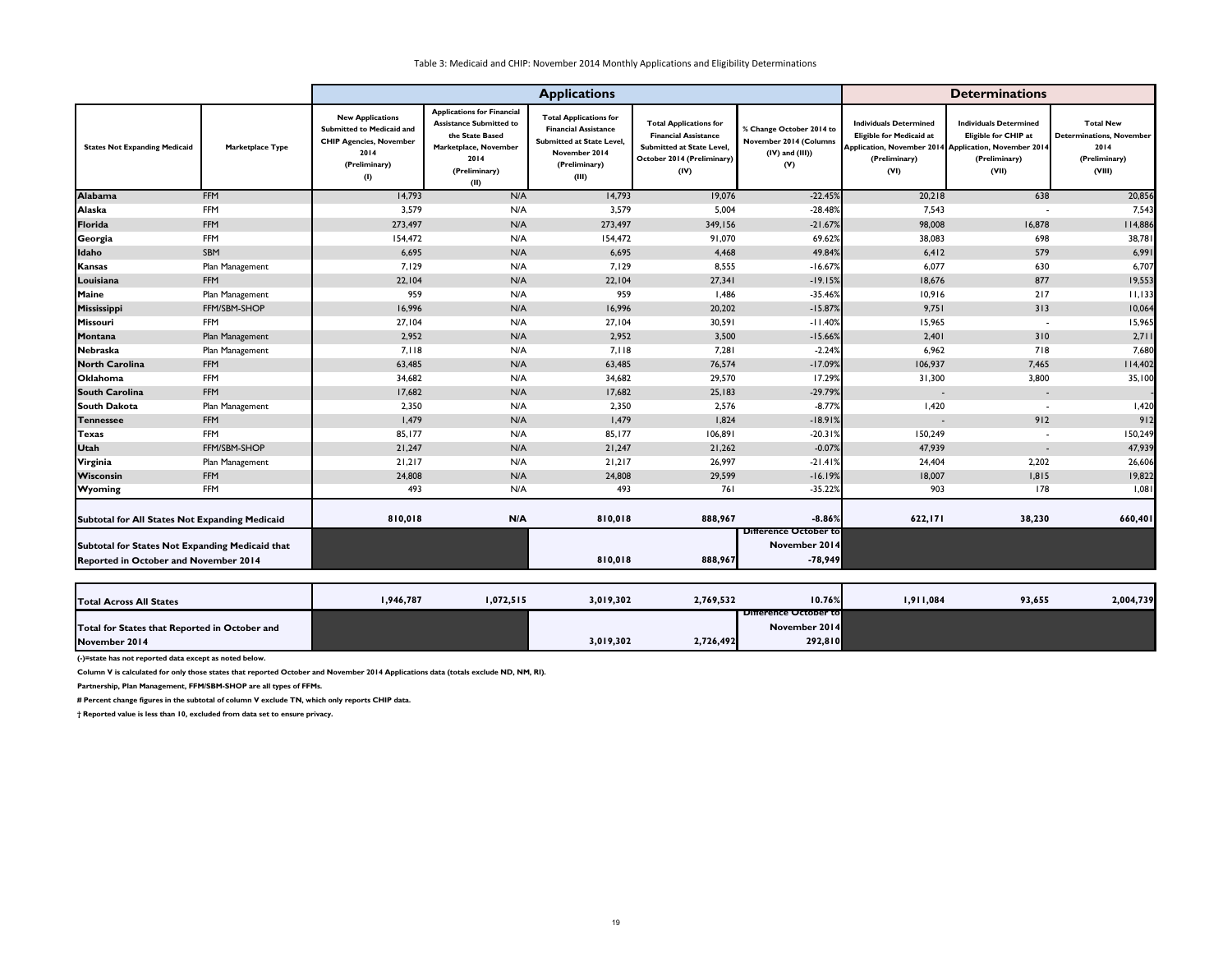| Alaska                | (I), (III), (IV) | Includes renewals converting to MAGI methodology.                                     |
|-----------------------|------------------|---------------------------------------------------------------------------------------|
| Alaska                | (VI), (VIII)     | Non-MAGI counts are of households, not individuals. MAGI determinations include CHIP. |
| Florida               | (IV)             | Includes account transfers from the FFM (unlike column (III)).                        |
| Kansas                | (I), (III), (IV) | Includes MAGI populations only.                                                       |
| Kansas                | (VI)             | Includes MAGI populations only.                                                       |
| <b>Oklahoma</b>       | (IV)             | Corrected.                                                                            |
| <b>South Carolina</b> | (III)            | Does not include all applications received.                                           |
| South Dakota          | (I), (III), (IV) | Includes account transfers from the FFM.                                              |
| <b>South Dakota</b>   | (VI)             | Includes all determinations (e.g., renewals); includes CHIP.                          |
| <b>Tennessee</b>      | (I), (III), (IV) | Data are from CHIP agency only. Medicaid reporting capability in development.         |
| <b>Tennessee</b>      | (V)              | Excluded because data is only from CHIP agency.                                       |
| Texas                 | (VI)             | Includes renewals and CHIP.                                                           |
| Utah                  | (I), (III), (IV) | Includes applications for non-health coverage programs.                               |
| Virginia              | (I), (III), (IV) | Includes renewals.                                                                    |
| Virginia              | (VI)             | Includes renewals.                                                                    |
| Virginia              | (VII)            | Includes renewals.                                                                    |
| Wisconsin             | (VI), (VII)      | Count is of unique individuals receiving determinations, not unique determinations.   |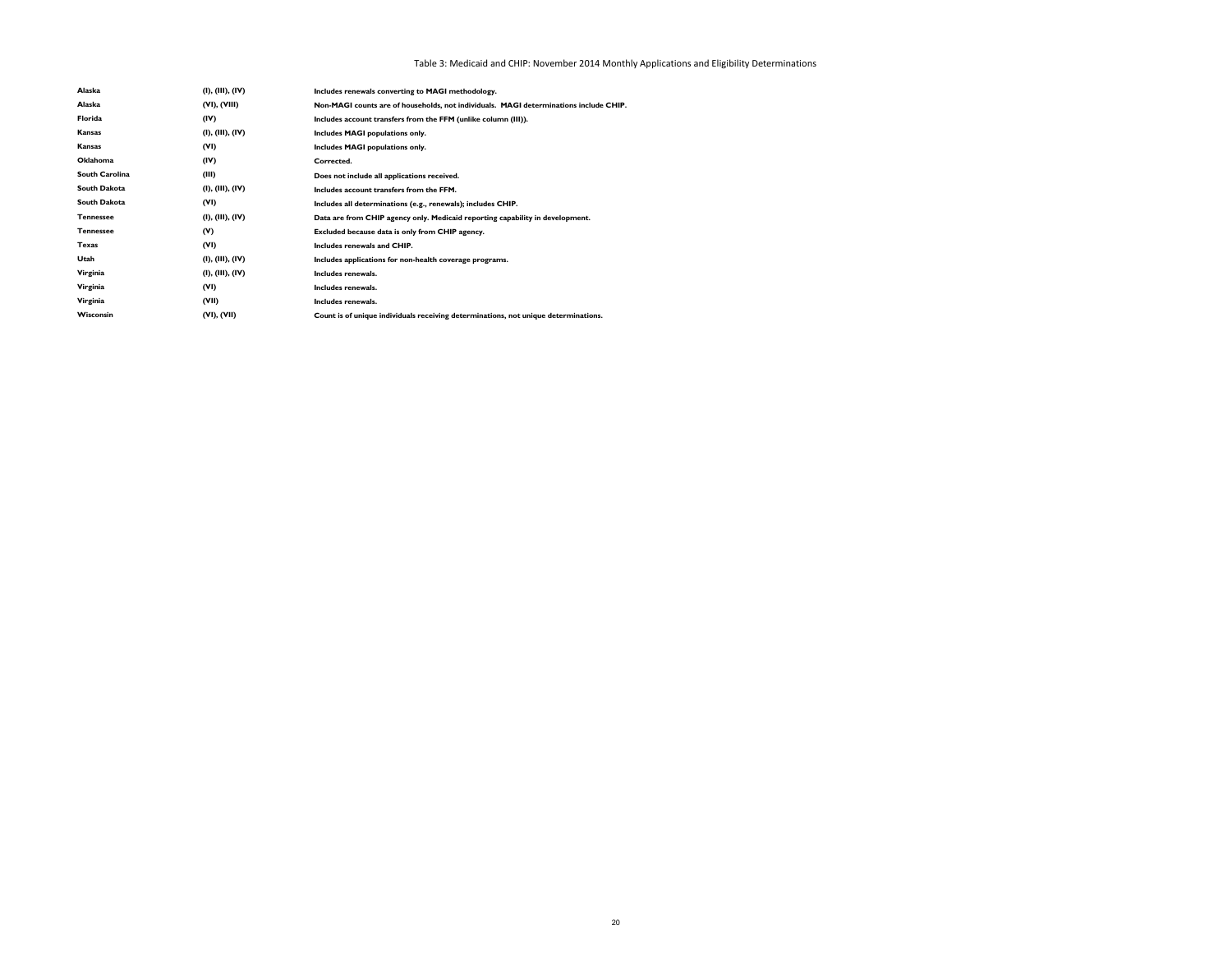**\_\_\_\_\_\_\_\_\_\_\_\_\_\_\_\_\_\_\_\_\_\_\_\_\_\_\_\_\_\_\_\_\_\_\_\_\_\_\_\_\_\_\_\_\_\_\_\_\_\_\_\_\_\_\_\_\_\_\_\_\_\_\_\_\_\_\_\_\_\_\_\_\_\_\_\_\_\_\_\_\_\_\_\_\_**

### **APPENDIX A: Description of Data Elements in Tables**

#### **Table 1: Medicaid and CHIP: October and November Preliminary Monthly Enrollment**

# **Total Medicaid and CHIP Enrollment, October 2014 (Preliminary) (I) Total Medicaid and CHIP Enrollment, November 2014 (Preliminary) (II)**

The total unduplicated number of individuals enrolled in Medicaid and CHIP as of the last day of the reporting period, including those with retroactive, conditional, and presumptive eligibility. This indicator is a point-in-time count of total program enrollment, and is not solely a count of those newly enrolled during the reporting period. This number includes only those individuals who are eligible for comprehensive benefits (e.g., emergency Medicaid, family planning-only coverage and limited benefit dual eligible individuals are excluded). Individuals eligible under demonstration projects authorized by section 1115 of the Social Security Act are included as long as the benefits and networks are comprehensive. CHIP children subject to a waiting period or premium lock-out period are considered eligible but not enrolled and are not included. The November 2014 data was submitted in November and is considered preliminary.<sup>26</sup> The October 2014 data in this table was submitted in November and is also preliminary. October data that was updated in December (which may include more individuals with retroactive eligibility) is posted separately under the Eligibility Data tab on Medicaid.gov. Other reporting on Medicaid and CHIP enrollment by states and researchers often may include some beneficiaries excluded in this data (because comprehensive coverage is not provided), or otherwise use a different methodology.

### **Percent Change October to November 2014 (III)**

l

The percentage change in **Total Medicaid and CHIP Enrollment, November 2014 (Preliminary) (II)** as compared to **Total Medicaid and CHIP Enrollment, October 2014 (Preliminary) (II)** is calculated for states that provided data for both periods. In cases where there is a negative percentage change, this may be due to a number of factors. Changes in enrollment levels are driven by the number of newly enrolled individuals as well as by the number of individuals whose coverage has terminated.

### **Average Monthly Medicaid and CHIP Enrollment, July-Sept. 2013 (IV)**

The average number of individuals enrolled in Medicaid and CHIP for each month during the July-September 2013 period using an average of enrollment numbers submitted by the states for each month in this period. Not all states submitted three months of data; the average is calculated using any months of baseline data that were provided. The unit of measurement is individuals enrolled as of the last day of the reporting period (month). This baseline data includes more retroactive enrollments than the November 2014 data, which makes change between the baseline data and the November preliminary data look smaller than it would be if

<span id="page-20-0"></span><sup>&</sup>lt;sup>26</sup> In Medicaid, individuals are potentially eligible for retroactive eligibility to cover incurred health care costs for up to 90 days prior to the date of application. Under the Performance Indicator process, states initially submit their monthly enrollment data just a week after the month closes, and then update their data one month later. Therefore, the Performance Indicator enrollment counts will always be slightly understated, as they will not include all individuals granted retroactive eligibility.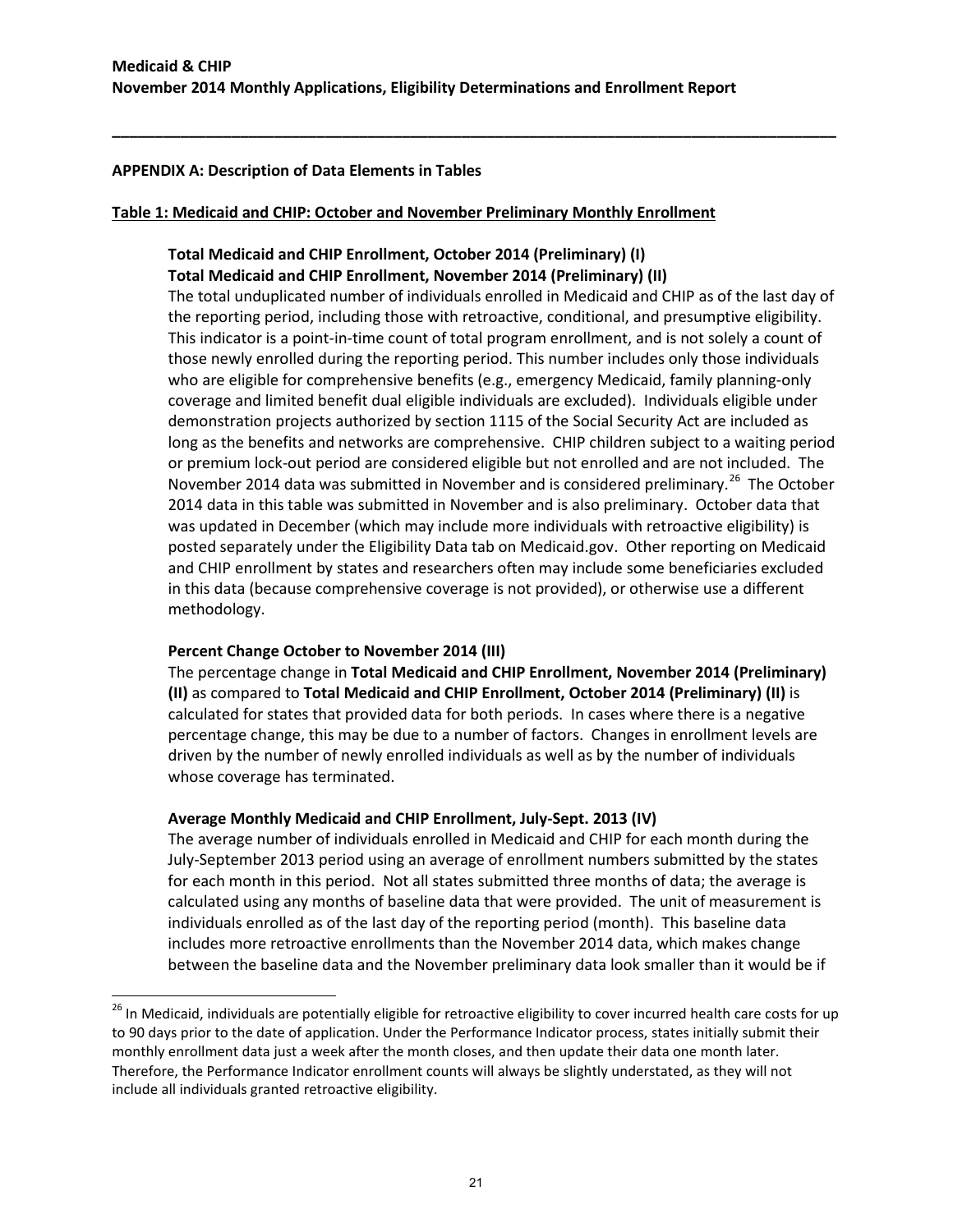retroactive enrollments were excluded from the data for the July-September 2013 period.<sup>[27](#page-21-0)</sup> Such exclusions were not possible.

**\_\_\_\_\_\_\_\_\_\_\_\_\_\_\_\_\_\_\_\_\_\_\_\_\_\_\_\_\_\_\_\_\_\_\_\_\_\_\_\_\_\_\_\_\_\_\_\_\_\_\_\_\_\_\_\_\_\_\_\_\_\_\_\_\_\_\_\_\_\_\_\_\_\_\_\_\_\_\_\_\_\_\_\_\_**

### **Net Change, July-Sept. 2013 to November 2014 (V)**

The net change in **Total Medicaid and CHIP Enrollment, November 2014 (preliminary) (II)** as compared to **Average Monthly Medicaid and CHIP Enrollment, July-Sept. 2013 (IV)** is calculated for states that provided data for both periods and represents the difference in enrollment between these two periods. A negative net change may be due to a number of factors, including the preliminary nature of the monthly data (as described above) as compared to the finalized nature of the baseline data. Changes in enrollment levels are driven by the number of newly enrolled individuals as well as by the number of individuals whose coverage has terminated.

### **Percentage Change, July-Sept. 2013 to November 2014 (VI)**

The percentage change in **Total Medicaid and CHIP Enrollment, November 2014 (Preliminary) (II),** compared to **Average Monthly Medicaid and CHIP Enrollment, July-Sept. 2013 (IV),** is calculated for states that provided data for both periods. A negative percentage change may be due to a number of factors, including the preliminary nature of the monthly data (as described above) as compared to the finalized nature of the baseline data. Changes in enrollment levels are driven by the number of newly enrolled individuals as well as by the number of individuals whose coverage has terminated.

*Note:* Updated enrollment data for January through October of 2014 is available on the Medicaid and CHIP Application, Eligibility Determination, and Enrollment Data page on [Medicaid.gov.](http://www.medicaid.gov/medicaid-chip-program-information/program-information/medicaid-and-chip-enrollment-data/medicaid-and-chip-application-eligibility-determination-and-enrollment-data.html) This data is updated more than 30 days after the close of the reporting period, to account for retroactive Medicaid eligibility and other updates to the preliminary data provided soon after the close of the reporting period, which forms the basis for this report.

### **Table 2: Medicaid and CHIP: November 2014 Preliminary Monthly Medicaid CHIP Child Enrollment**

### **Medicaid and CHIP Child Enrollment, June - October, 2014 ((I)-(IV))**

As of the last day of the calendar month—

- The total unduplicated number of individuals enrolled in CHIP (i.e. funded under title XXI of the Social Security Act); plus
- The total unduplicated number of individuals enrolled in Medicaid (i.e. funded under title XIX of the Social Security Act) who are children.

States use the definition of "child" as included in the state's Medicaid or CHIP state plan. This definition may vary from state to state. A few states cover pregnant women through CHIP, which means this figure may include some adults.<sup>[28](#page-21-1)</sup> These figures may have been updated by

 $\overline{\phantom{a}}$ 

<span id="page-21-1"></span><span id="page-21-0"></span><sup>&</sup>lt;sup>27</sup> See footnote 26.<br><sup>28</sup> The states which provide complete coverage to pregnant women through CHIP are New Jersey, Rhode Island, and Colorado. In addition, the following states provide certain services to pregnant women through CHIP: Arkansas, California, Louisiana, Massachusetts, Michigan, Minnesota, Nebraska, Oklahoma, Oregon, Rhode Island, Tennessee, Texas, Washington, and Wisconsin. Benefits offered vary by state.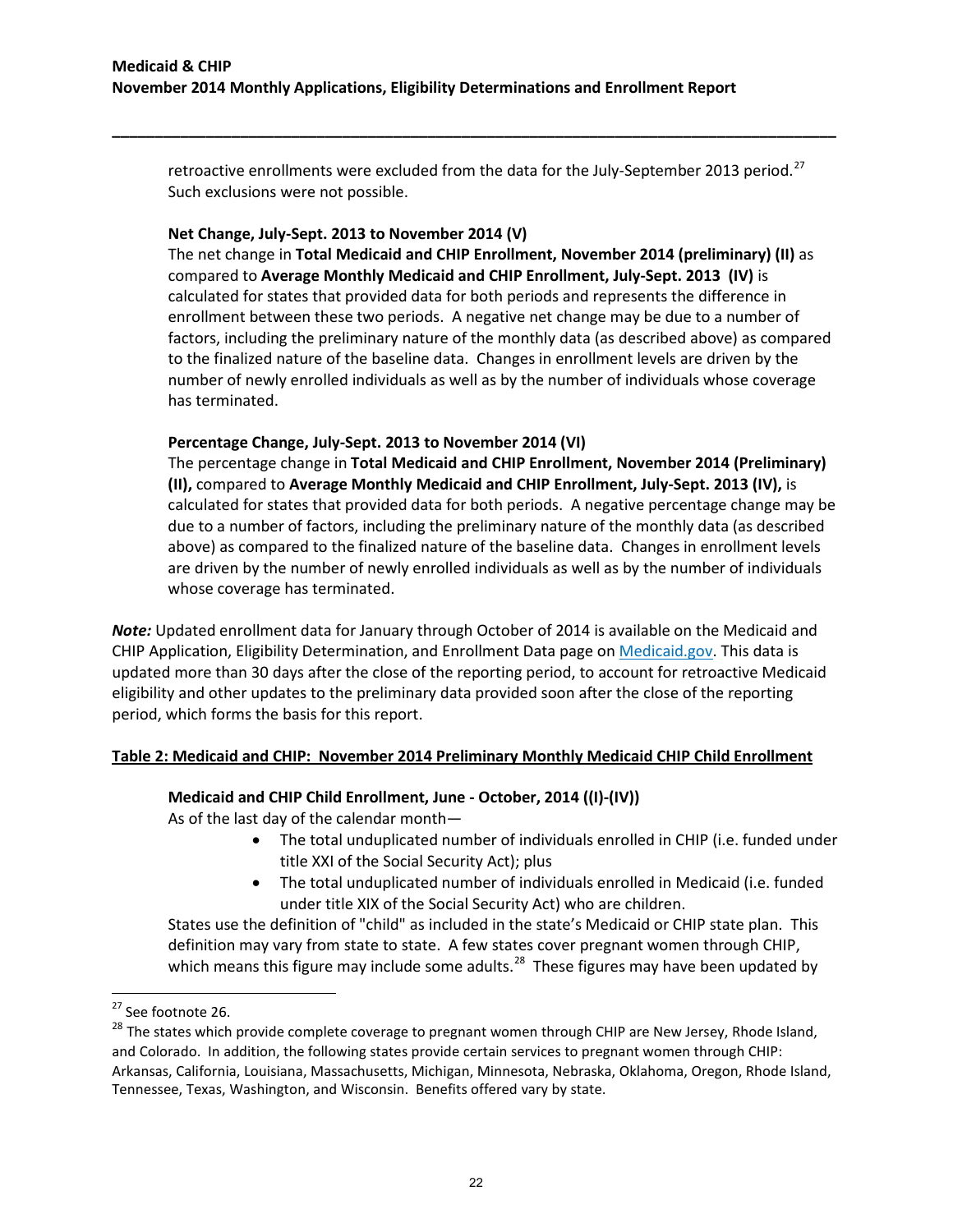states more than 30 days after the close to the reporting period to include enrollees with retroactive coverage and other updates.

**\_\_\_\_\_\_\_\_\_\_\_\_\_\_\_\_\_\_\_\_\_\_\_\_\_\_\_\_\_\_\_\_\_\_\_\_\_\_\_\_\_\_\_\_\_\_\_\_\_\_\_\_\_\_\_\_\_\_\_\_\_\_\_\_\_\_\_\_\_\_\_\_\_\_\_\_\_\_\_\_\_\_\_\_\_**

#### **Medicaid and CHIP Child Enrollment, November, 2014 (Preliminary) (V)**

As of the last day of the calendar month—

- The total unduplicated number of individuals enrolled in CHIP (i.e. funded under title XXI of the Social Security Act); plus
- The total unduplicated number of individuals enrolled in Medicaid (i.e. funded under title XIX of the Social Security Act) who are children.

States use the definition of "child" as included in the state's Medicaid or CHIP state plan. This definition may vary from state to state. A few states cover pregnant women through CHIP, which means this figure may include some adults.<sup>[29](#page-22-0)</sup> The November 2014 data was submitted in November and is considered preliminary.<sup>30</sup>

### **Total Medicaid and CHIP Enrollment, November 2014 (Preliminary) (VII)**

The total unduplicated number of individuals enrolled in Medicaid and CHIP as of the last day of the reporting period, including those with retroactive, conditional, and presumptive eligibility. This indicator is a point-in-time count of total program enrollment, and is not solely a count of those newly enrolled during the reporting period. This number includes only those individuals who are eligible for comprehensive benefits (e.g., emergency Medicaid, family planning-only coverage and limited benefit dual eligible individuals are excluded). Individuals eligible under demonstration projects authorized by section 1115 of the Social Security Act are included as long as the benefits and networks are comprehensive. CHIP children subject to a waiting period or premium lock-out period are considered eligible but not enrolled and are not included. The October 2014 data was submitted in November and is considered preliminary.<sup>[31](#page-22-2)</sup> This data is the same as the data reported in column (II) in Table 1: Medicaid and CHIP: October and November Preliminary Monthly Enrollment.

**Medicaid and CHIP Child Enrollment as a % of Total Enrollment (VIII) Medicaid and CHIP Child Enrollment, November 2014 (Preliminary) (V) as** a percentage of **Total Medicaid and CHIP Enrollment, November 2014 (Preliminary) (VIII).** 

<span id="page-22-0"></span><sup>&</sup>lt;sup>29</sup> See footnote 28.

<span id="page-22-1"></span> $30$  See footnote 26.<br> $31$  See footnote 26.

<span id="page-22-2"></span>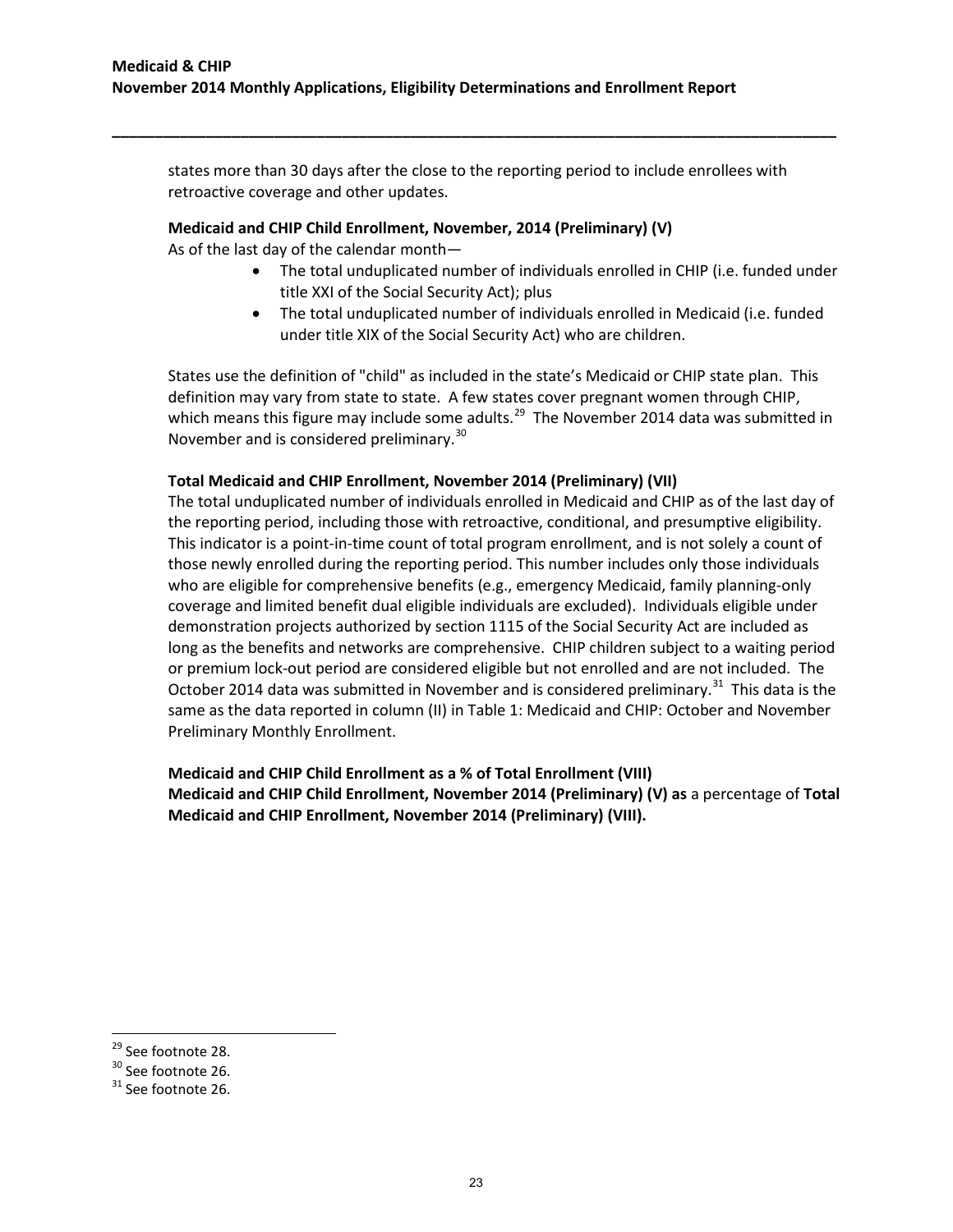**\_\_\_\_\_\_\_\_\_\_\_\_\_\_\_\_\_\_\_\_\_\_\_\_\_\_\_\_\_\_\_\_\_\_\_\_\_\_\_\_\_\_\_\_\_\_\_\_\_\_\_\_\_\_\_\_\_\_\_\_\_\_\_\_\_\_\_\_\_\_\_\_\_\_\_\_\_\_\_\_\_\_\_\_\_**

#### **Application Data Elements**

**New Applications Submitted to Medicaid and CHIP Agencies, November 2014 (Preliminary) (I)** Number of applications received by the Medicaid agency, a separate CHIP agency (if one exists in the state), or both during the reporting period. Includes applications received online, via mail, in person or phone. Does not include applications submitted to a State-Based Marketplace (SBM) or the Federally-Facilitated Marketplace (FFM) (the SBM number is reported in column IV).<sup>32</sup> It should be noted that data reflected in this performance indicator are not a count of individuals, as more than one person may be included on a single application. As states are transitioning to new systems, they may not be able to report applications received across all aspects of their programs or systems. See the state-specific notes in the table for further information about state limitations in this area. $^{33}$  $^{33}$  $^{33}$  The November 2014 data was submitted in November and is considered preliminary.<sup>34</sup>

# **Applications for Financial Assistance Submitted to the State-Based Marketplace, November 2014 (Preliminary) (II)**

This element is the number of applications requesting financial assistance (Medicaid, CHIP or the Advanced Premium Tax Credit and Cost-Sharing Reductions) that have been received by the SBM during the reporting period. The November 2014 data was submitted in November and is considered preliminary. [35](#page-23-3)

# **Total Applications for Financial Assistance Submitted at the State Level, November 2014 (Preliminary) (III)**

# **Total Applications for Financial Assistance Submitted at the State Level, October 2014 (Preliminary) (IV)**

For states with an SBM, the data reflects the total of **Applications Submitted to Medicaid and CHIP Agencies, November 2014 (Preliminary)** plus **Applications for Financial Assistance Submitted to the State-Based Marketplace, November 2014 (Preliminary)**. For FFM states, the data reflects **Applications Submitted to Medicaid and CHIP Agencies, November 2014 (Preliminary)**. For SBM states, the data includes all applications for financial assistance; individuals on these applications will be determined eligible for Medicaid, CHIP or Advanced Premium Tax Credits and Cost-Sharing Reductions, or determined ineligible for financial assistance. The November 2014 data was submitted in December and is considered preliminary. The October 2014 data in this table was submitted in November and is also preliminary. October data that was updated in December (which may include additional individuals who

 $\overline{\phantom{a}}$ 

<span id="page-23-0"></span> $32$  As described in the state-specific notes in the tables, some states included account transfers from the FFM in the total count of applications received by Medicaid and CHIP agencies.

<span id="page-23-1"></span> $33$  As described in the state-specific notes in the tables, some states included renewals in the total count of applications received by Medicaid and CHIP agencies.

<span id="page-23-2"></span> $34$  See footnote 26.<br> $35$  See footnote 26.

<span id="page-23-3"></span>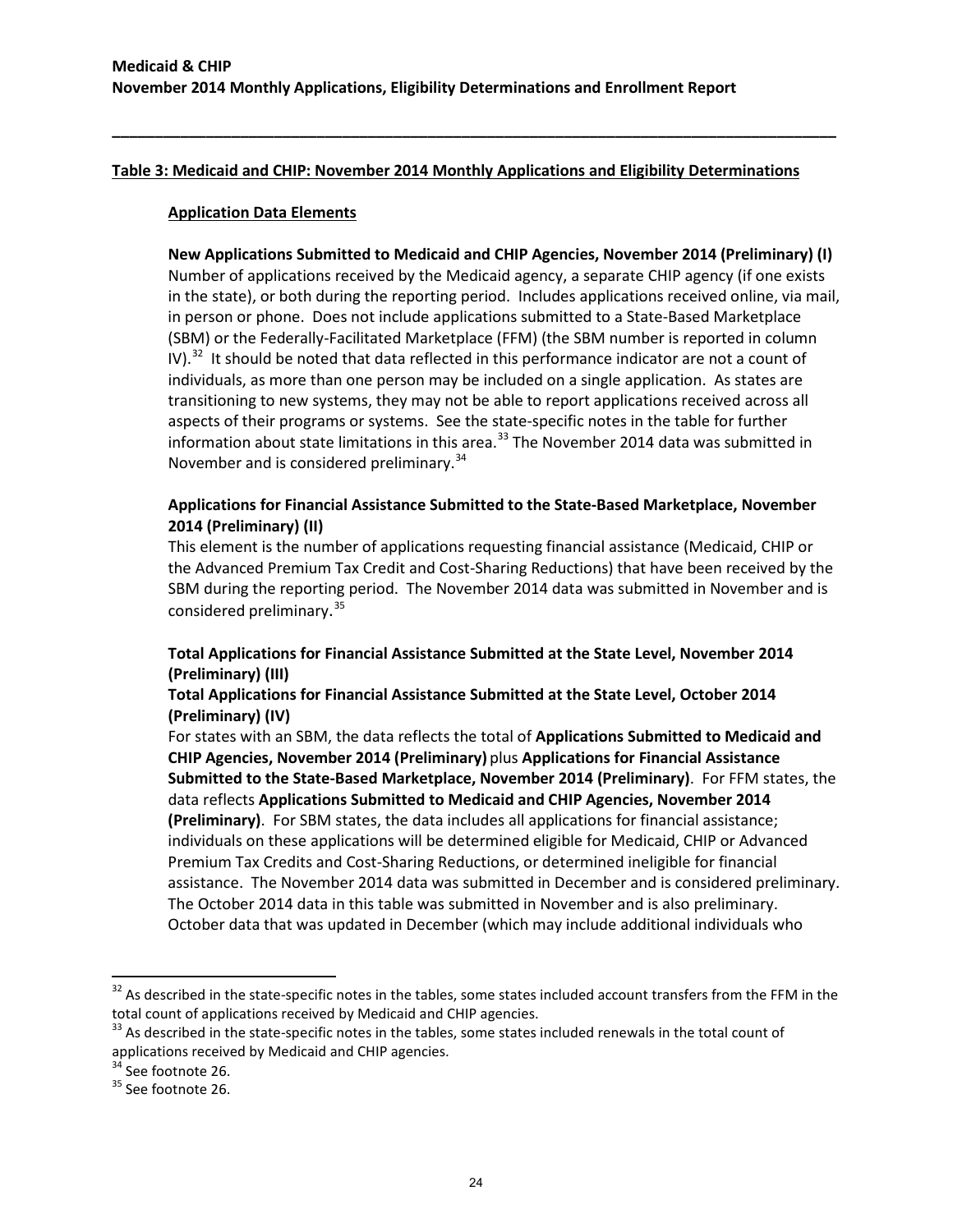applied in October, but who were not captured in the preliminary data) is posted separately under the Eligibility Data tab on Medicaid.gov.

**\_\_\_\_\_\_\_\_\_\_\_\_\_\_\_\_\_\_\_\_\_\_\_\_\_\_\_\_\_\_\_\_\_\_\_\_\_\_\_\_\_\_\_\_\_\_\_\_\_\_\_\_\_\_\_\_\_\_\_\_\_\_\_\_\_\_\_\_\_\_\_\_\_\_\_\_\_\_\_\_\_\_\_\_\_**

#### **Percentage Change October 2014 to November 2014 (V)**

The percentage change in **Total Applications for Financial Assistance Submitted at the State Level, November 2014 (Preliminary) (III)** as compared to **Total Preliminary Applications Submitted at the State Level, October 2014 (Preliminary) (IV)** is calculated for states that provided data for both periods.

#### **Eligibility Determination Data Elements**

l

#### **Individuals Determined Eligible for Medicaid at Application, November 2014 (VI)**

Total number of individuals determined eligible for Medicaid (under title XIX of the Social Security Act) during the reporting period based on applications for coverage submitted to any state agency (Medicaid, CHIP or the SBM) or based on an administrative determination authorized under a targeted enrollment strategy approved by CMS.<sup>36</sup> The unit of measurement is a count of individuals (as compared to the application numbers, which may include multiple people in one application). This number includes all determinations on applications made within the reporting period—some of those determinations are on applications reported in the **Applications** data, and some are on applications received prior to the reporting period. This does not include determinations made at a periodic redetermination or because of a change in circumstance for a current beneficiary.<sup>[37](#page-24-1)</sup> The unit of measurement is people with determinations completed; this is not an unduplicated number of unique individuals because an individual may have more than one determination within the reporting period. For example, individuals are first determined based on MAGI, and if needed, may request a subsequent determination based on non-MAGI factors. A list of which eligibility groups are MAGI and which are non-MAGI is available on [Medicaid.gov.](http://medicaid.gov/AffordableCareAct/Medicaid-Moving-Forward-2014/Downloads/Medicaid-and-CHIP-Eligibility-Groups-in-2014.pdf)

As states are transitioning to their new systems, they may not be able to report determinations being made across all aspects of their programs or systems (i.e., the legacy systems they are winding down and the new eligibility systems they are implementing). See the notes in the table for further information about state limitations in this area.

In states receiving account transfers from the FFM in November where the FFM makes an eligibility assessment (and the state then completes the Medicaid determination), this number includes determinations made on accounts assessed as eligible and transferred from the FFM. In other states, where the state has delegated to the FFM the authority to make Medicaid eligibility determinations, the report does not include the FFM determinations, because the Medicaid/CHIP agency is not performing the determinations, and instead is accepting the

<span id="page-24-0"></span><sup>&</sup>lt;sup>36</sup> Information on targeted enrollment strategies and the states approved for these strategies is available here: [http://www.medicaid.gov/medicaid-chip-program-information/program-information/targeted-enrollment-](http://www.medicaid.gov/medicaid-chip-program-information/program-information/targeted-enrollment-strategies/targeted-enrollment-strategies.html)

<span id="page-24-1"></span>[strategies/targeted-enrollment-strategies.html.](http://www.medicaid.gov/medicaid-chip-program-information/program-information/targeted-enrollment-strategies/targeted-enrollment-strategies.html)<br><sup>[37](http://www.medicaid.gov/medicaid-chip-program-information/program-information/targeted-enrollment-strategies/targeted-enrollment-strategies.html)</sup> As described in the state-specific notes in the tables, some states, due to data limitations, could not provide data that met our specifications. Notes are provided in cases where the state included renewals in this data element.